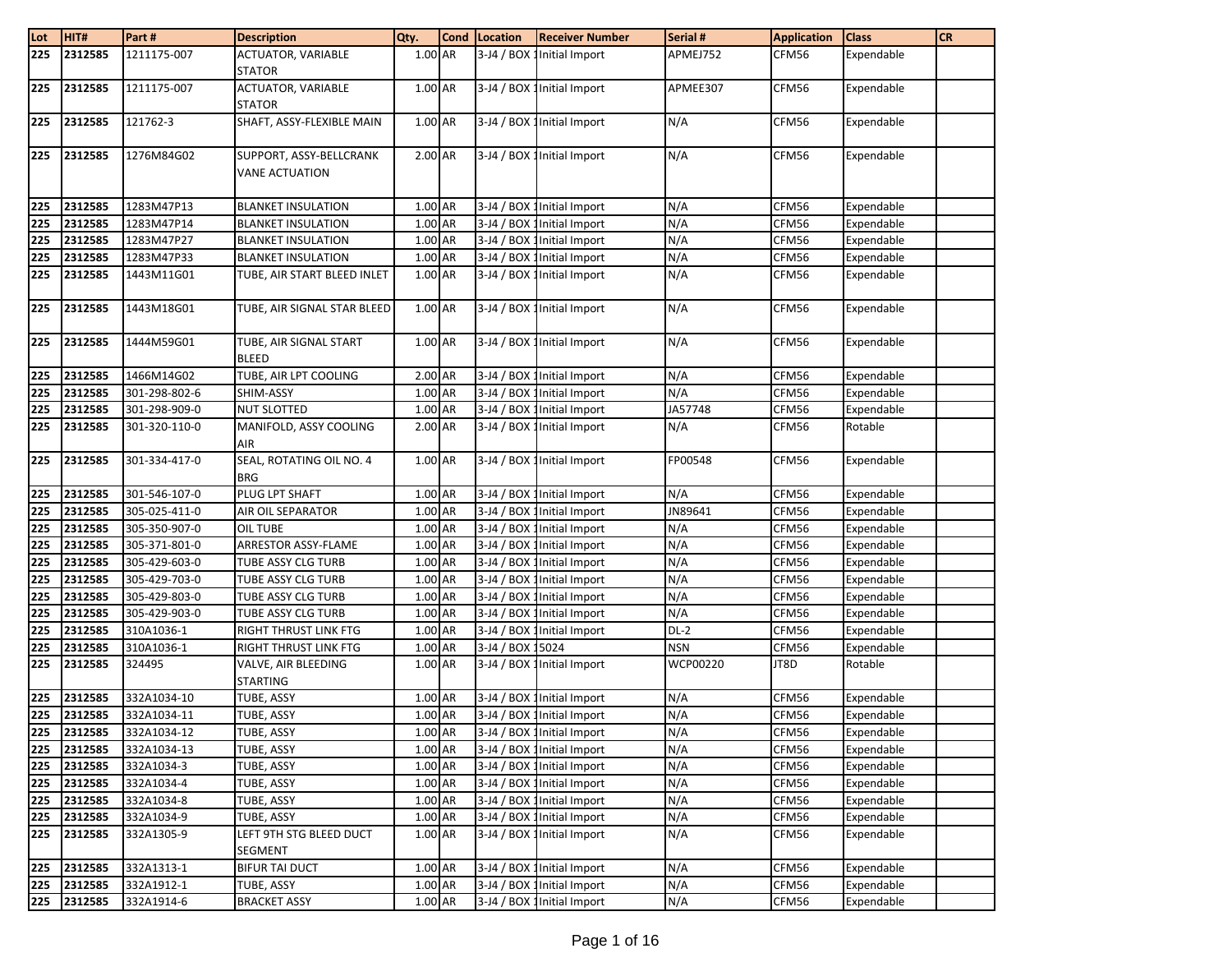| Lot | HIT#    | Part#         | <b>Description</b>                            | Qty.    | <b>Cond</b> | Location         | <b>Receiver Number</b>      | Serial # | <b>Application</b> | <b>Class</b> | <b>CR</b> |
|-----|---------|---------------|-----------------------------------------------|---------|-------------|------------------|-----------------------------|----------|--------------------|--------------|-----------|
| 225 | 2312585 | 333A1130-1    | INNER RING SEGMENT.                           | 1.00 AR |             | 3-J4 / BOX 15022 |                             | 211      | CFM56              | Expendable   |           |
| 225 | 2312585 | 333A1130-2    | INNER RING SEGMENT.                           | 1.00 AR |             | 3-J4 / BOX 15023 |                             | 211      | CFM56              | Expendable   |           |
| 225 | 2312585 | 333A1130-3    | INNER RING SEGMENT.                           | 1.00 AR |             | 3-J4 / BOX 15020 |                             | 211      | CFM56              | Expendable   |           |
| 225 | 2312585 | 333A1143-2    | <b>FAIRING</b>                                | 1.00 AR |             |                  | 3-J4 / BOX 1 Initial Import | N/A      | CFM56              | Expendable   |           |
| 225 | 2312585 | 333A1144-13   | STRUT FAIRING, ASSY                           | 1.00 AR |             |                  | 3-J4 / BOX 1 Initial Import | N/A      | CFM56              | Expendable   |           |
| 225 | 2312585 | 333A1144-14   | STRUT FAIRING, ASSY                           | 1.00 AR |             |                  | 3-J4 / BOX 1 Initial Import | N/A      | CFM56              | Expendable   |           |
| 225 | 2312585 | 333A1150-4    | <b>OCLOCK STRUT, ASSY</b>                     | 1.00 AR |             |                  | 3-J4 / BOX 1 Initial Import | N/A      | CFM56              | Expendable   |           |
| 225 | 2312585 | 333A1152-1    | <b>SPLICE PLATE</b>                           | 1.00 AR |             |                  | 3-J4 / BOX 1 Initial Import | N/A      | CFM56              | Expendable   |           |
| 225 | 2312585 | 335-104-305-0 | OIL TUBE                                      | 1.00 AR |             |                  | 3-J4 / BOX 1 Initial Import | N/A      | CFM56              | Expendable   |           |
| 225 | 2312585 | 335-203-801-0 | HOSE, FUEL STG 9 BLV                          | 1.00 AR |             |                  | 3-J4 / BOX 1 Initial Import | N/A      | CFM56              | Expendable   |           |
| 225 | 2312585 | 335-203-850-0 | TUBE, FUEL STG 9 BL V                         | 1.00 AR |             |                  | 3-J4 / BOX 1 Initial Import | N/A      | CFM56              | Expendable   |           |
| 225 | 2312585 | 335-249-001-0 | HOSE, FUEL ACTUATOR<br><b>RETURN</b>          | 1.00 AR |             |                  | 3-J4 / BOX 1 Initial Import | N/A      | CFM56              | Expendable   |           |
| 225 | 2312585 | 335-251-003-0 | TUBE, CLOSE VSV                               | 1.00 AR |             |                  | 3-J4 / BOX 1 Initial Import | N/A      | CFM56              | Expendable   |           |
| 225 | 2312585 | 335-251-603-0 | TUBE, FUEL VSV SUPPLY                         | 1.00 AR |             |                  | 3-J4 / BOX 1 Initial Import | N/A      | CFM56              | Expendable   |           |
| 225 | 2312585 | 335-251-805-0 | TUBE, FUEL VBV SUPPLY                         | 1.00 AR |             |                  | 3-J4 / BOX 1 Initial Import | N/A      | CFM56              | Expendable   |           |
|     |         |               | (HEAD)                                        |         |             |                  |                             |          |                    |              |           |
| 225 | 2312585 | 335-253-005-0 | TUBE, FUEL VBV CLOSE                          | 1.00 AR |             |                  | 3-J4 / BOX 1 Initial Import | N/A      | CFM56              | Expendable   |           |
| 225 | 2312585 | 335-263-201-0 | TUBE, FUEL DRAIN VBV DRAIN                    | 1.00 AR |             |                  | 3-J4 / BOX 1 Initial Import | N/A      | CFM56              | Expendable   |           |
| 225 | 2312585 | 335-263-602-0 | TUBE OIL REAR SUMP SCAV                       | 1.00 AR |             |                  | 3-J4 / BOX 1 Initial Import | N/A      | CFM56              | Expendable   |           |
| 225 | 2312585 | 335-263-802-0 | TUBE OIL REAR SUMP SUPPLY                     | 1.00 AR |             |                  | 3-J4 / BOX 1 Initial Import | N/A      | CFM56              | Expendable   |           |
| 225 | 2312585 | 335-264-300-0 | HOSE, FUEL CLOSE (ROD)                        | 1.00 AR |             |                  | 3-J4 / BOX 1Initial Import  | 1188     | CFM56              | Expendable   |           |
| 225 | 2312585 | 335-264-801-0 | STG 9 BL V FUEL HOSE                          | 1.00 AR |             |                  | 3-J4 / BOX 1 Initial Import | N/A      | CFM56              | Expendable   |           |
| 225 | 2312585 | 335-264-901-0 | HOSE, FUEL STG 5 BLV                          | 1.00 AR |             |                  | 3-J4 / BOX 1 Initial Import | 1470     | CFM56              | Expendable   |           |
| 225 | 2312585 | 335-264-901-0 | HOSE, FUEL STG 5 BLV                          | 1.00 AR |             |                  | 3-J4 / BOX 1 Initial Import | N/A      | CFM56              | Expendable   |           |
| 225 | 2312585 | 335-265-600-0 | HOSE, FUEL OPEN(HEAD)                         | 1.00 AR |             |                  | 3-J4 / BOX 1 Initial Import | N/A      | CFM56              | Expendable   |           |
| 225 | 2312585 | 335-265-600-0 | HOSE, FUEL OPEN(HEAD)                         | 1.00 AR |             |                  | 3-J4 / BOX 1 Initial Import | N/A      | CFM56              | Expendable   |           |
| 225 | 2312585 | 335-266-400-0 | TUBE, FUEL RETURN HEATER                      | 1.00 AR |             |                  | 3-J4 / BOX 1 Initial Import | N/A      | CFM56              | Expendable   |           |
| 225 | 2312585 | 335-270-802-0 | <b>ASSY JUNCTION, PLATE</b>                   | 1.00 AR |             |                  | 3-J4 / BOX 1 Initial Import | N/A      | CFM56              | Expendable   |           |
| 225 | 2312585 | 60B90135-62   | <b>HOSE ASSY</b>                              | 1.00 AR |             | 3-J4 / BOX 15021 |                             |          | CFM56              | Expendable   |           |
| 225 | 2312585 | 61-31508      | W1508 WIRE BUNDLE ASSY                        | 1.00 AR |             |                  | 3-J4 / BOX 1 Initial Import | N/A      | CFM56              | Expendable   |           |
| 225 | 2312585 | 650-784-037-0 | NUT, SLFLKG                                   | 1.00 AR |             |                  | 3-J4 / BOX 1 Initial Import | N/A      | CFM56              | Expendable   |           |
| 225 | 2312585 | 706400-4      | MOTOR, GEAR HYDRAULIC                         | 1.00 AR |             |                  | 3-J4 / BOX 1 Initial Import | 11209V   | CFM56              | Expendable   |           |
| 225 | 2312585 | 7082M47G07    | SENSOR, ASSY-FLOW BLEED<br><b>BIAS</b>        | 1.00 AR |             |                  | 3-J4 / BOX 1 Initial Import | WIN660FA | CFM56              | Expendable   |           |
| 225 | 2312585 | 9335M34G06    | MANIFOLD, AIR HPT<br><b>CLEARENCE CONTROL</b> | 1.00 AR |             |                  | 3-J4 / BOX 1 Initial Import | N/A      | CFM56              | Rotable      |           |
| 225 | 2312585 | 9339M45P03    | RETAINER, NO. 4 BEARING                       | 1.00 AR |             |                  | 3-J4 / BOX 1 Initial Import | CNAE0101 | CFM56              | Expendable   |           |
| 225 | 2312585 | 9342M30G01    | TUBE, AIR SIGNAL PS3                          | 1.00 AR |             |                  | 3-J4 / BOX 1 Initial Import | N/A      | CFM56              | Expendable   |           |
| 225 | 2312585 | 9375M10G01    | MANIFOLD FUEL HEAD END<br>VAR STTR            | 1.00 AR |             |                  | 3-J4 / BOX 1 Initial Import | N/A      | CFM56              | Rotable      |           |
| 225 | 2312585 | 9375M12G03    | MANIFOLD, FUEL ROD END<br><b>VAR STTR</b>     | 1.00 AR |             |                  | 3-J4 / BOX 1 Initial Import | N/A      | CFM56              | Rotable      |           |
| 225 | 2312585 | 9375M14G01    | TUBE DRAIN VSV                                | 1.00 AR |             |                  | 3-J4 / BOX 1 Initial Import | N/A      | CFM56              | Expendable   |           |
| 225 | 2312585 | 9375M16G03    | <b>MANIFOLD MAIN FUEL</b><br><b>SUPPLY</b>    | 1.00 AR |             |                  | 3-J4 / BOX 1 Initial Import | N/A      | CFM56              | Rotable      |           |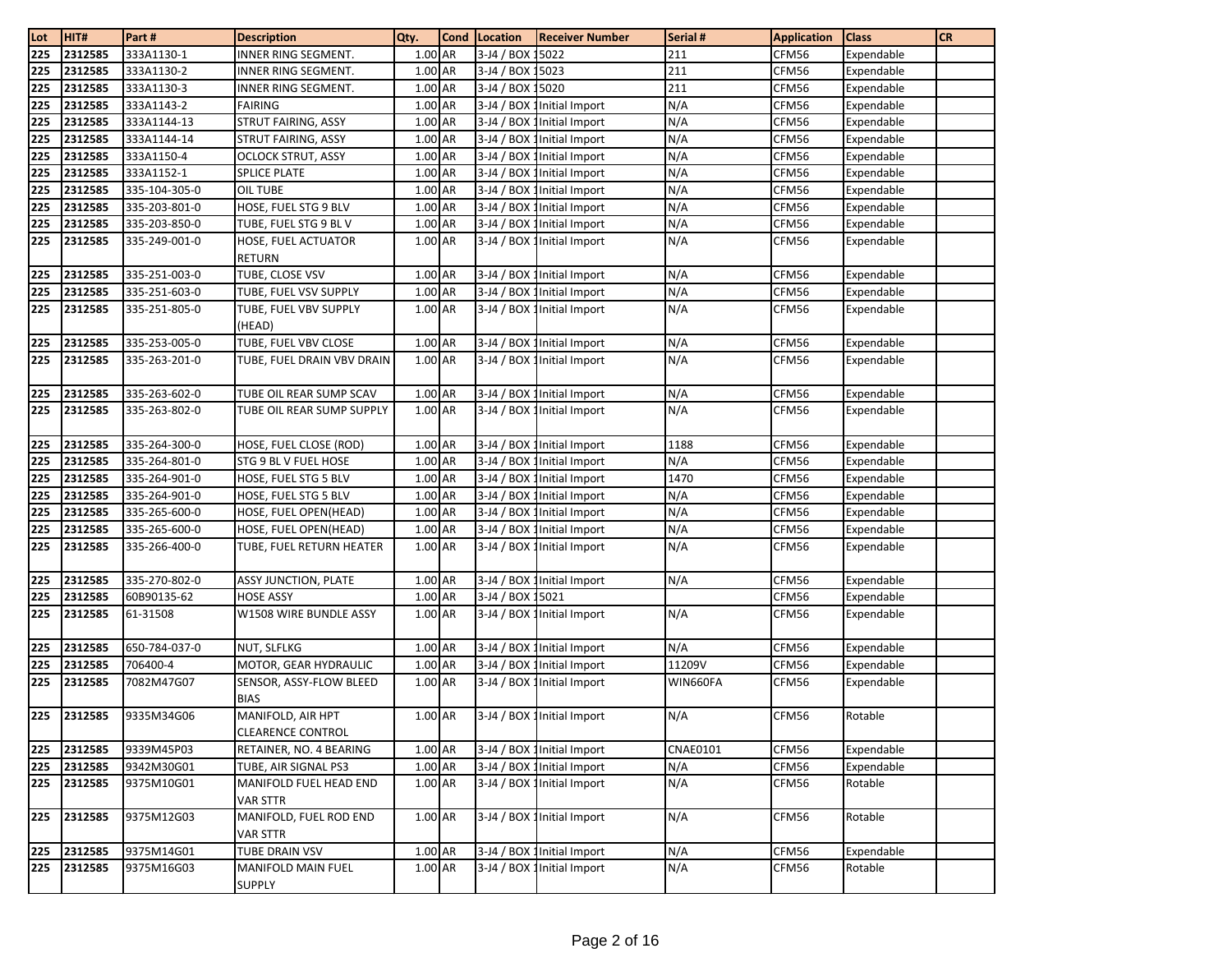| Lot        | HIT#               | Part #                   | <b>Description</b>                               | Qty.               | <b>Cond</b> | Location | <b>Receiver Number</b>                                     | Serial #   | <b>Application</b> | <b>Class</b>             | <b>CR</b> |
|------------|--------------------|--------------------------|--------------------------------------------------|--------------------|-------------|----------|------------------------------------------------------------|------------|--------------------|--------------------------|-----------|
| 225        | 2312585            | 9375M18G01               | <b>TUBE DRAIN MAIN FUEL</b>                      | 1.00 AR            |             |          | 3-J4 / BOX 1 Initial Import                                | N/A        | CFM56              | Expendable               |           |
|            |                    |                          | <b>SUPPLY</b>                                    |                    |             |          |                                                            |            |                    |                          |           |
| 225        | 2312585            | 9375M20G01               | MANIFOLD FUEL TURBINE                            | 1.00 AR            |             |          | 3-J4 / BOX 1 Initial Import                                | N/A        | CFM56              | Rotable                  |           |
| 225        | 2312585            | 9375M24G02               | TUBE, CIT SENSOR BY-PASS                         | 1.00 AR            |             |          | 3-J4 / BOX 1 Initial Import                                | N/A        | CFM56              | Expendable               |           |
|            |                    |                          | PRESSURE (P6)                                    |                    |             |          |                                                            |            |                    |                          |           |
| 225        | 2312585            | 9375M26G02               | TUBE, CIT SENSOR                                 | 1.00 AR            |             |          | 3-J4 / BOX 1 Initial Import                                | N/A        | CFM56              | Expendable               |           |
|            |                    |                          | REGULATED PRESSURE (PB)                          |                    |             |          |                                                            |            |                    |                          |           |
|            |                    |                          |                                                  |                    |             |          |                                                            |            |                    |                          |           |
| 225        | 2312585<br>2312585 | 9375M61G01<br>9375M68G02 | TUBE AIR BLEED                                   | 1.00 AR<br>1.00 AR |             |          | 3-J4 / BOX 1 Initial Import                                | N/A<br>N/A | CFM56              | Expendable<br>Expendable |           |
| 225<br>225 | 2312585            |                          | TUBE, AIR 9TH STG                                | 1.00 AR            |             |          | 3-J4 / BOX 1 Initial Import                                | N/A        | CFM56              |                          |           |
| 225        | 2312585            | 9375M90G05<br>9375M90G06 | LEFT MANIFOLD FUEL<br>RIGHT MANIFOLD FUEL        | 1.00 AR            |             |          | 3-J4 / BOX 1 Initial Import<br>3-J4 / BOX 1 Initial Import | N/A        | CFM56<br>CFM56     | Rotable<br>Rotable       |           |
|            | 2312585            | 9386M13G08               | MANIFOLD, DRAIN RIGHT                            | 1.00 AR            |             |          | 3-J4 / BOX 1 Initial Import                                | N/A        | CFM56              | Rotable                  |           |
| 225<br>225 | 2312585            | 9386M15G07               | MANIFOLD, DRAIN LEFT                             | 1.00 AR            |             |          | 3-J4 / BOX 1 Initial Import                                | N/A        | CFM56              | Rotable                  |           |
| 225        | 2312585            | 9386M42G01               | MANIFOLD FUEL DRAIN HP                           | 1.00 AR            |             |          | 3-J4 / BOX 1 Initial Import                                | N/A        | CFM56              | Rotable                  |           |
|            |                    |                          | <b>TURBINE</b>                                   |                    |             |          |                                                            |            |                    |                          |           |
| 225        | 2312585            | 9386M52G01               | TUBE DRAIN VARIABLE                              | 1.00 AR            |             |          | 3-J4 / BOX 1 Initial Import                                | N/A        | CFM56              | Expendable               |           |
|            |                    |                          | <b>STATOR</b>                                    |                    |             |          |                                                            |            |                    |                          |           |
| 225        | 2312585            | 9386M54G01               | MANIFOLD, FUEL DRAIN                             | 1.00 AR            |             |          | 3-J4 / BOX 1 Initial Import                                | N/A        | CFM56              | Rotable                  |           |
| 225        | 2312585            | 9386M56G01               | TUBE, FUEL DRAIN                                 | 1.00 AR            |             |          | 3-J4 / BOX 1 Initial Import                                | N/A        | CFM56              | Expendable               |           |
| 225        | 2312585            | 9386M79G01               | TUBE, AIR LPT COOLING                            | 1.00 AR            |             |          | 3-J4 / BOX 1 Initial Import                                | N/A        | CFM56              | Expendable               |           |
| 225        | 2312585            | 9386M81G01               | TUBE, AIR LPT COOLING                            | 1.00 AR            |             |          | 3-J4 / BOX 1 Initial Import                                | N/A        | CFM56              | Expendable               |           |
| 225        | 2312585            | 9386M83G02               | TUBE, AIR LPT COOLING                            | 1.00 AR            |             |          | 3-J4 / BOX 1 Initial Import                                | N/A        | CFM56              | Expendable               |           |
| 225        | 2312585            | 9387M46G01               | <b>TUBE DRAIN</b>                                | 1.00 AR            |             |          | 3-J4 / BOX 1 Initial Import                                | N/A        | CFM56              | Expendable               |           |
| 225        | 2312585            | 9387M50G01               | <b>MANIFOLD DRAIN</b>                            | 1.00 AR            |             |          | 3-J4 / BOX 1 Initial Import                                | N/A        | CFM56              | Rotable                  |           |
| 225        | 2312585            | 9387M58G01               | <b>MANIFOLD DRAIN</b>                            | 1.00 AR            |             |          | 3-J4 / BOX 1 Initial Import                                | N/A        | CFM56              | Rotable                  |           |
| 225        | 2312585            | 9387M60G01               | <b>TUBE DRAIN</b>                                | 1.00 AR            |             |          | 3-J4 / BOX 1 Initial Import                                | N/A        | CFM56              | Expendable               |           |
| 225        | 2312585            | 9514M54G02               | <b>CENTER TUBE</b>                               | 1.00 AR            |             |          | 3-J4 / BOX 1 Initial Import                                | JDE30385   | CFM56              | Expendable               |           |
| 225        | 2312585            | 9524M44P01               | DAMPER AFT SLEEVE                                | 1.00 AR            |             |          | 3-J4 / BOX 1 Initial Import                                | N/A        | CFM56              | Expendable               |           |
| 225        | 2312585            | 9528M56G01               | SHIELD NUT SUPPORT                               | 1.00 AR            |             |          | 3-J4 / BOX 1 Initial Import                                | N/A        | CFM56              | Expendable               |           |
|            |                    |                          | NOZZLE INNER                                     |                    |             |          |                                                            |            |                    |                          |           |
| 225        | 2312585            | 9528M57G01               | SHIELD NUT SUPPORT                               | 8.00 AR            |             |          | 3-J4 / BOX 1 Initial Import                                | N/A        | CFM56              | Expendable               |           |
|            |                    |                          | NOZZLE INNER                                     |                    |             |          |                                                            |            |                    |                          |           |
| 226        | 2312586            | QEC FOR JT8D-200         | QEC FOR JT8D-200                                 | 1.00 AR            |             | $3 - J5$ | 6784                                                       | <b>NSN</b> | JT8D               | QEC                      |           |
| 226        | 2312586            | QEC FOR JT8D-200         | QEC FOR JT8D-200                                 | 1.00 AR            |             | $3 - J5$ | 6785                                                       | <b>NSN</b> | JT8D               | <b>QEC</b>               |           |
| 227        | 2312587            | 5002648-01               | DUCT-ASSY OF, COOLING,                           | 1.00 AR            |             | $4-A1$   | Initial Import                                             | MA3653     | JT8D               | Expendable               |           |
|            |                    | 586431                   | HIGH PRESS TURB, 1STG<br><b>GRBX DRIVE BEVEL</b> | 1.00 AR            |             | $4-A1$   |                                                            | N/A        | JT8D               |                          |           |
| 227        | 2312587            |                          | GEARSHAFT                                        |                    |             |          | Initial Import                                             |            |                    | Expendable               |           |
|            | 227 2312587        | 586431                   | <b>GRBX DRIVE BEVEL</b>                          | 1.00 AR            |             | $4-A1$   | Initial Import                                             | LJ9223     | JT8D               | Expendable               |           |
|            |                    |                          | <b>GEARSHAFT</b>                                 |                    |             |          |                                                            |            |                    |                          |           |
| 227        | 2312587            | 586431                   | <b>GRBX DRIVE BEVEL</b>                          | 1.00 AR            |             | $4-A1$   | Initial Import                                             | BCWKAH7314 | JT8D               | Expendable               |           |
|            |                    |                          | GEARSHAFT                                        |                    |             |          |                                                            |            |                    |                          |           |
| 227        | 2312587            | 586431                   | <b>GRBX DRIVE BEVEL</b>                          | 1.00 AR            |             | $4 - A1$ | Initial Import                                             | E-3192     | JT8D               | Expendable               |           |
|            |                    |                          | GEARSHAFT                                        |                    |             |          |                                                            |            |                    |                          |           |
| 227        | 2312587            | 586431                   | <b>GRBX DRIVE BEVEL</b>                          | 1.00 AR            |             | $4-A1$   | Initial Import                                             | VT5986     | JT8D               | Expendable               |           |
|            |                    |                          | GEARSHAFT                                        |                    |             |          |                                                            |            |                    |                          |           |
| 227        | 2312587            | 586431                   | <b>GRBX DRIVE BEVEL</b>                          | 1.00 AR            |             | $4-A1$   | Initial Import                                             | DR1273     | JT8D               | Expendable               |           |
|            |                    |                          | <b>GEARSHAFT</b>                                 |                    |             |          |                                                            |            |                    |                          |           |
| 227        | 2312587            | 586431                   | <b>GRBX DRIVE BEVEL</b>                          | 1.00 AR            |             | $4-A1$   | Initial Import                                             | PJ1739     | JT8D               | Expendable               |           |
|            |                    |                          | <b>GEARSHAFT</b>                                 |                    |             |          |                                                            |            |                    |                          |           |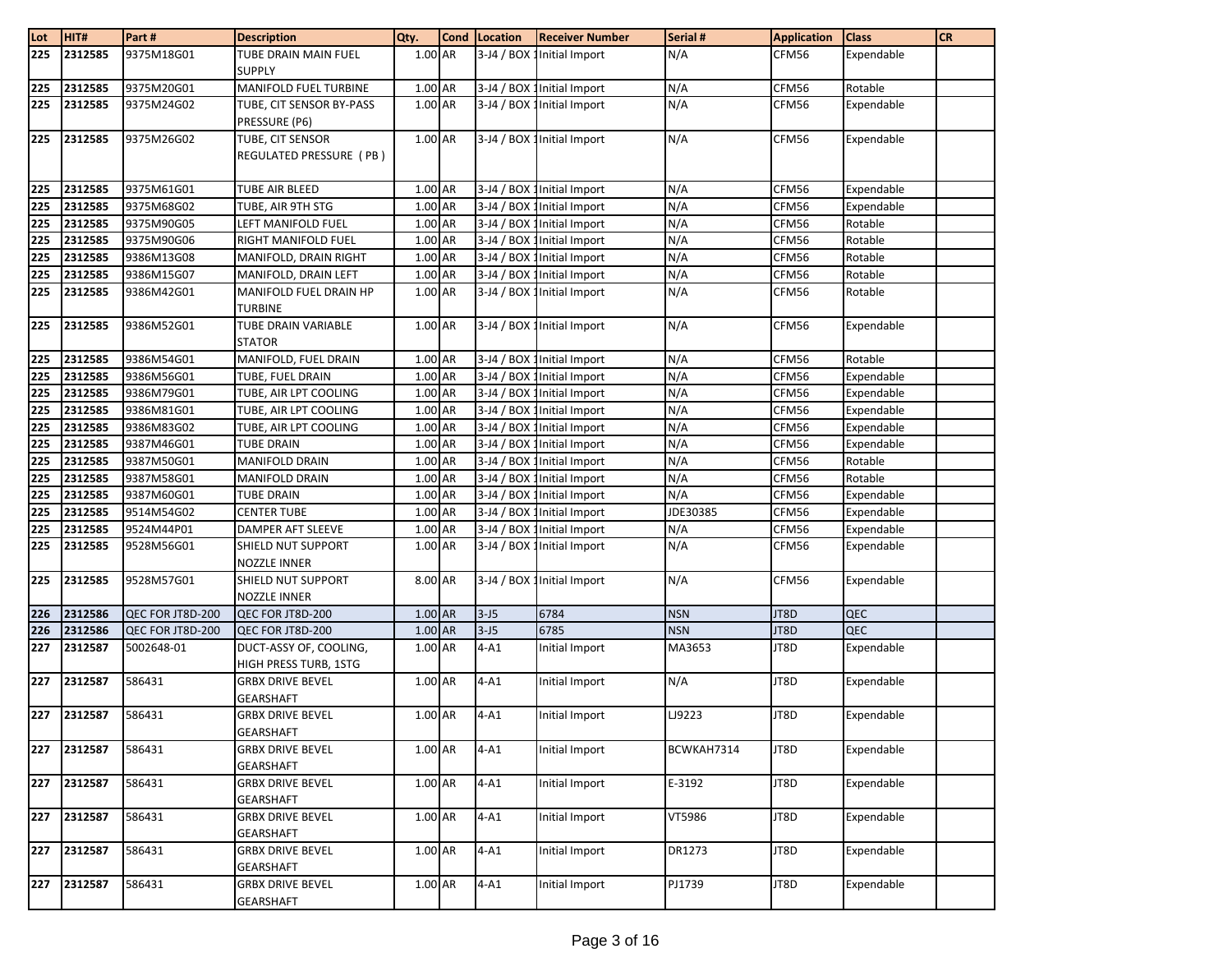| Lot | HIT#    | Part#      | <b>Description</b>                       | Qty.                 | <b>Cond</b> | Location | <b>Receiver Number</b> | Serial #      | <b>Application</b> | <b>Class</b> | <b>CR</b> |
|-----|---------|------------|------------------------------------------|----------------------|-------------|----------|------------------------|---------------|--------------------|--------------|-----------|
| 227 | 2312587 | 719837     | <b>HPC ROTOR TUBE</b>                    | 1.00 AR              |             | $4 - A1$ | ESN-726064             | BFEKAA0414    | JT8D               | Expendable   |           |
| 227 | 2312587 | 729180     | GEAR-BEVEL, GRBX DR                      | 1.00 AR              |             | $4-A1$   | Initial Import         | FV9980        | JT8D               | Expendable   |           |
| 227 | 2312587 | 758275     | NO 1 BRG HOUSING                         | 1.00 AR              |             | $4 - A1$ | Initial Import         | SJ3422        | JT8D               | Expendable   |           |
| 227 | 2312587 | 758275     | NO 1 BRG HOUSING                         | 1.00 AR              |             | $4-A1$   | Initial Import         | WE4991        | JT8D               | Expendable   |           |
| 227 | 2312587 | 758275     | NO 1 BRG HOUSING                         | 1.00 AR              |             | $4-A1$   | Initial Import         | TW9771        | JT8D               | Expendable   |           |
| 227 | 2312587 | 758275     | NO 1 BRG HOUSING                         | 1.00 AR              |             | $4-A1$   | Initial Import         | SJ3479        | JT8D               | Expendable   |           |
| 227 | 2312587 | 758275     | NO 1 BRG HOUSING                         | 1.00 AR              |             | $4-A1$   | Initial Import         | JB2200        | JT8D               | Expendable   |           |
| 227 | 2312587 | 761799     | RING-SEALING, NO 1 BRG                   | 1.00 AR              |             | $4 - A1$ | Initial Import         | <b>NSN</b>    | JT8D               | Expendable   |           |
| 227 | 2312587 | 761799     | RING-SEALING, NO 1 BRG                   | 1.00 AR              |             | $4 - A1$ | Initial Import         | 100           | JT8D               | Expendable   |           |
| 227 | 2312587 | 761799     | RING-SEALING, NO 1 BRG                   | 1.00 AR              |             | $4-A1$   | Initial Import         | <b>NSN</b>    | JT8D               | Expendable   |           |
| 227 | 2312587 | 761799     | RING-SEALING, NO 1 BRG                   | 1.00 AR              |             | $4-A1$   | Initial Import         | 31008         | JT8D               | Expendable   |           |
| 227 | 2312587 | 771605     | DUCT-ASSY OF, COMPRESSOR                 | 1.00 AR              |             | $4-A1$   | Initial Import         | A415          | JT8D               | Expendable   |           |
|     |         |            | <b>INLET</b>                             |                      |             |          |                        |               |                    |              |           |
| 227 | 2312587 | 771605     | DUCT-ASSY OF, COMPRESSOR                 | 1.00 AR              |             | $4-A1$   | Initial Import         | N/A           | JT8D               | Expendable   |           |
|     |         |            | <b>INLET</b>                             |                      |             |          |                        |               |                    |              |           |
| 227 | 2312587 | 771605     | DUCT-ASSY OF, COMPRESSOR                 | 1.00 AR              |             | $4-A1$   | Initial Import         | 2003          | JT8D               | Expendable   |           |
|     |         |            | <b>INLET</b>                             |                      |             |          |                        |               |                    |              |           |
| 227 | 2312587 | 771605     | DUCT-ASSY OF, COMPRESSOR                 | 1.00 AR              |             | $4-A1$   | Initial Import         | N/A           | JT8D               | Expendable   |           |
|     |         |            | <b>INLET</b>                             |                      |             |          |                        |               |                    |              |           |
| 227 | 2312587 | 771605     | DUCT-ASSY OF, COMPRESSOR                 | 1.00 AR              |             | $4-A1$   | 1369                   | 58            | JT8D               | Expendable   |           |
|     |         |            | INLET                                    |                      |             |          |                        |               |                    |              |           |
| 227 | 2312587 | 771605     | DUCT-ASSY OF, COMPRESSOR                 | 1.00 AR              |             | $4-A1$   | 1611                   | A813          | JT8D               | Expendable   |           |
|     | 2312587 | 771605     | <b>INLET</b><br>DUCT-ASSY OF, COMPRESSOR | 1.00 AR              |             | $4-A1$   | 4465                   | A376          | JT8D               |              |           |
| 227 |         |            | <b>INLET</b>                             |                      |             |          |                        |               |                    | Expendable   |           |
| 227 | 2312587 | 772060     | GEAR-BEVEL, GRBX DR                      | 1.00 AR              |             | $4-A1$   | Initial Import         | JX9985        | JT8D               | Expendable   |           |
| 227 | 2312587 | 772286     | 1 ST STAGE SEAL ASSY                     | 1.00 AR              |             | $4-A1$   | Initial Import         | N/A           | JT8D               | Expendable   |           |
| 227 | 2312587 | 772286     | 1 ST STAGE SEAL ASSY                     | 1.00 AR              |             | $4-A1$   | Initial Import         | 808           | JT8D               | Expendable   |           |
| 227 | 2312587 | 772286     | 1 ST STAGE SEAL ASSY                     | 1.00 AR              |             | $4-A1$   | 1521                   | 796           | JT8D               | Expendable   |           |
| 227 | 2312587 | 772286     | 1 ST STAGE SEAL ASSY                     | 1.00 AR              |             | $4-A1$   | ESN-717497             | 793           | JT8D               | Expendable   |           |
| 227 | 2312587 | 777543-001 | #4 BEARING HOUSING                       | 1.00 AR              |             | $4-A1$   | 1370                   | <b>KA5487</b> | JT8D               | Expendable   |           |
| 227 | 2312587 | 794418     | SUPPORT, ASSY NO.1 BRG                   | 1.00 AR              |             | $4-A1$   | Initial Import         | 16/39         | JT8D               | Expendable   |           |
| 227 | 2312587 | 794418     | SUPPORT, ASSY NO.1 BRG                   | 1.00 AR              |             | $4-A1$   | Initial Import         | 03/7          | JT8D               | Expendable   |           |
| 227 | 2312587 | 794418     | SUPPORT, ASSY NO.1 BRG                   | 1.00 AR              |             | $4-A1$   | Initial Import         | 44/17         | JT8D               | Expendable   |           |
| 227 | 2312587 | 795072     | <b>GRBX DRIVE BEVEL GEAR</b>             | 1.00 AR              |             | $4 - A1$ | Initial Import         | <b>DM124</b>  | JT8D               | Expendable   |           |
| 227 | 2312587 | 795072     | <b>GRBX DRIVE BEVEL GEAR</b>             | 1.00 AR              |             | $4-A1$   | Initial Import         | JG0926        | JT8D               | Expendable   |           |
| 227 | 2312587 | 795072     | GRBX DRIVE BEVEL GEAR                    | 1.00 AR              |             | $4-A1$   | Initial Import         | 928552        | JT8D               | Expendable   |           |
| 227 | 2312587 | 795072     | <b>GRBX DRIVE BEVEL GEAR</b>             | 1.00 AR              |             | $4-A1$   | Initial Import         | LY1585        | JT8D               | Expendable   |           |
| 227 | 2312587 | 795072     | GRBX DRIVE BEVEL GEAR                    | 1.00 AR              |             | $4-A1$   | Initial Import         | 32            | JT8D               | Expendable   |           |
| 227 | 2312587 | 795072     | <b>GRBX DRIVE BEVEL GEAR</b>             | 1.00 AR              |             | $4-A1$   | Initial Import         | CE5731        | JT8D               | Expendable   |           |
| 227 | 2312587 | 795072     | <b>GRBX DRIVE BEVEL GEAR</b>             | 1.00 AR              |             | $4-A1$   | Initial Import         | KM4785        | JT8D               | Expendable   |           |
| 227 | 2312587 | 795072     | <b>GRBX DRIVE BEVEL GEAR</b>             | 1.00 AR              |             | $4 - A1$ | Initial Import         | LE6073        | JT8D               | Expendable   |           |
| 227 | 2312587 | 795072     | <b>GRBX DRIVE BEVEL GEAR</b>             | 1.00 AR              |             | $4 - A1$ | Initial Import         | UE9454        | JT8D               | Expendable   |           |
| 227 | 2312587 | 795072     | <b>GRBX DRIVE BEVEL GEAR</b>             | $1.00\; \mathsf{AR}$ |             | $4-A1$   | Initial Import         | N/A           | JT8D               | Expendable   |           |
| 227 | 2312587 | 795072     | GRBX DRIVE BEVEL GEAR                    | 1.00 AR              |             | $4 - A1$ | Initial Import         | BD3164        | JT8D               | Expendable   |           |
| 227 | 2312587 | 795072     | <b>GRBX DRIVE BEVEL GEAR</b>             | 1.00 AR              |             | $4-A1$   | 1720                   | VH6609        | JT8D               | Expendable   |           |
| 227 | 2312587 | 798841     | SUPPORT-ASSY OF, TURB<br><b>STATOR</b>   | $1.00\; \mathsf{AR}$ |             | $4-A1$   | Initial Import         | TZ7827        | JT8D               | Expendable   |           |
| 227 | 2312587 | 798841     | SUPPORT-ASSY OF, TURB                    | 1.00 AR              |             | $4-A1$   | Initial Import         | VZ8097        | JT8D               | Expendable   |           |
|     |         |            | <b>STATOR</b>                            |                      |             |          |                        |               |                    |              |           |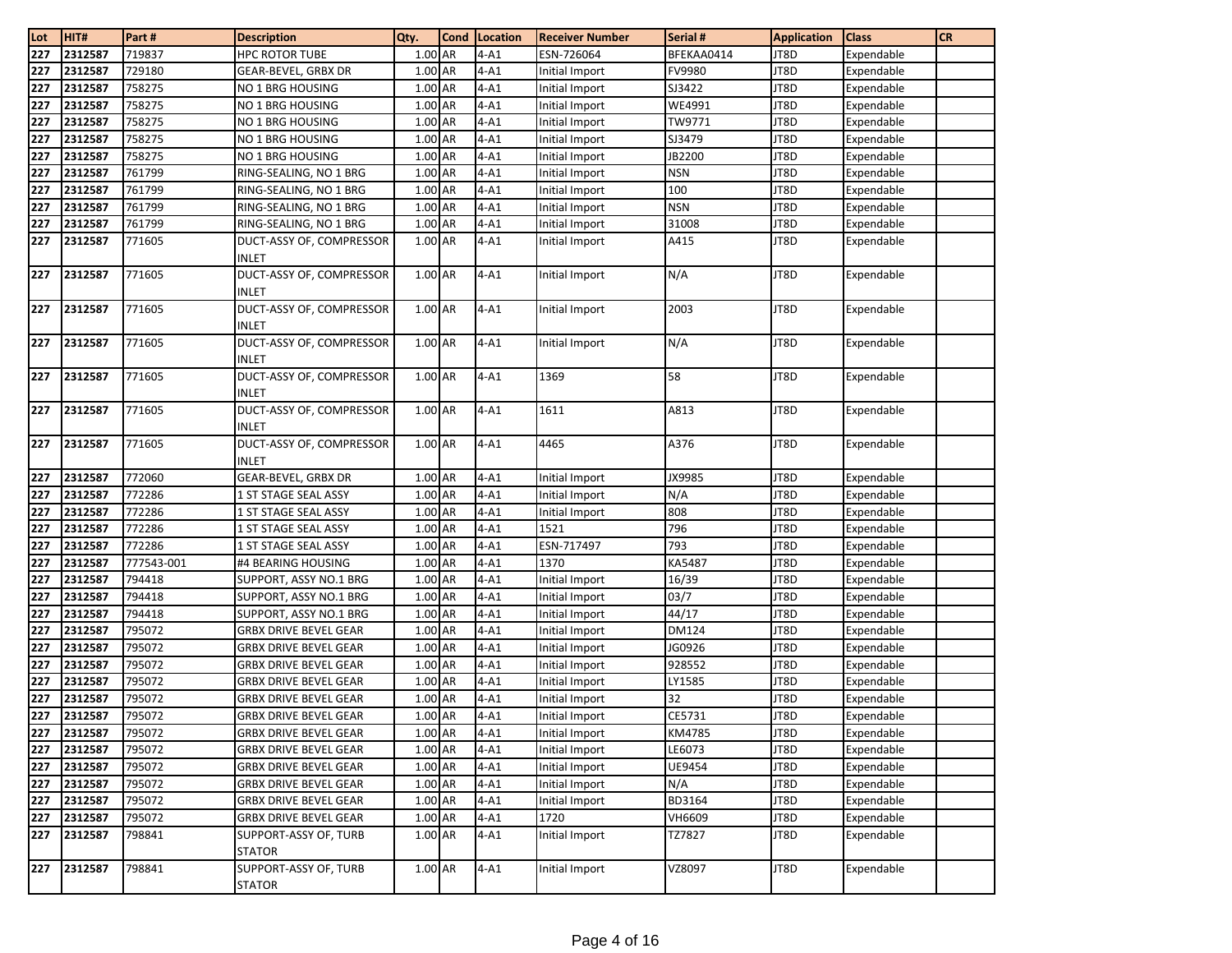| Lot        | HIT#               | Part#            | <b>Description</b>        | Qty.               | Cond Location      | <b>Receiver Number</b>           | Serial #   | <b>Application</b> | <b>Class</b>             | <b>CR</b> |
|------------|--------------------|------------------|---------------------------|--------------------|--------------------|----------------------------------|------------|--------------------|--------------------------|-----------|
| 227        | 2312587            | 801334           | DUCT-ASSY OF, AIR,        | 1.00 AR            | $4-A1$             | Initial Import                   | 0814       | JT8D               | Expendable               |           |
|            |                    |                  | COOLING, TURB ROTOR, 1STG |                    |                    |                                  |            |                    |                          |           |
|            |                    |                  |                           |                    |                    |                                  |            |                    |                          |           |
| 227        | 2312587            | 804060           | GEAR-BEVEL, GRBX DR       | 1.00 AR            | $4-A1$             | Initial Import                   | BCWKAH0661 | JT8D               | Expendable               |           |
| 227        | 2312587            | 804060           | GEAR-BEVEL, GRBX DR       | 1.00 AR            | $4 - A1$           | Initial Import                   | BCWKAJ1154 | JT8D               | Expendable               |           |
| 227        | 2312587            | 807728           | DUCT-ASSY OF, AIR,        | 1.00 AR            | $4-A1$             | Initial Import                   | 0262       | JT8D               | Expendable               |           |
|            |                    |                  | COOLING, TURB ROTOR, 1STG |                    |                    |                                  |            |                    |                          |           |
|            |                    |                  |                           |                    |                    |                                  |            |                    |                          |           |
| 227        | 2312587            | 807728           | DUCT-ASSY OF, AIR,        | 1.00 AR            | $4 - A1$           | Initial Import                   | 0039       | JT8D               | Expendable               |           |
|            |                    |                  | COOLING, TURB ROTOR, 1STG |                    |                    |                                  |            |                    |                          |           |
|            |                    |                  |                           |                    |                    |                                  |            |                    |                          |           |
| 228        | 2312588            | 785773-009       | <b>T-3 VANES</b>          | 7.00 AR            | $4 - A2$           | Initial Import                   | N/A        | JT8D               | Expendable               |           |
| 228        | 2312588            | 785773-010       | T-3 VANES                 | 13.00 AR           | $4-A2$             | Initial Import                   | N/A        | JT8D               | Expendable               |           |
| 228        | 2312588            | 785773-010       | T-3 VANES                 | 8.00 AR            | $4-A2$             | <b>Initial Import</b>            | N/A        | JT8D               | Expendable               |           |
| 228        | 2312588            | 785774-012       | T-4 VANES                 | 16.00 AR           | $4-A2$             | Initial Import                   | N/A        | JT8D               | Expendable               |           |
| 228        | 2312588            | 785774-013       | T-4 VANES                 | 18.00 AR           | $4-A2$             | Initial Import                   | N/A        | JT8D               | Expendable               |           |
| 228        | 2312588            | 785774-013       | <b>T-4 VANES</b>          | 9.00 AR            | $4-A2$             | <b>Initial Import</b>            | N/A        | JT8D               | Expendable               |           |
| 228        | 2312588            | 785774-013       | T-4 VANES                 | 12.00 AR           | $4-A2$             | Initial Import                   | N/A        | JT8D               | Expendable               |           |
| 228        | 2312588            | 785774-013       | T-4 VANES                 | 25.00 AR           | $4-A2$             | <b>Initial Import</b>            | N/A        | JT8D               | Expendable               |           |
| 228        | 2312588            | 785774-013       | T-4 VANES                 | 10.00 AR           | $4-A2$             | Initial Import                   | N/A        | JT8D               | Expendable               |           |
| 228        | 2312588            | 789332-001       | T-2 VANES                 | 1.00 AR            | $4-A2$             | Initial Import                   | N/A        | JT8D               | Expendable               |           |
| 228        | 2312588            | 801953-003       | T-3 VANES                 | 2.00 AR            | $4-A2$             | Initial Import                   | N/A        | JT8D               | Expendable               |           |
| 228        | 2312588            | 801954-009       | T-4 VANES                 | 6.00 AR            | $4 - A2$           | Initial Import                   | N/A        | JT8D               | Expendable               |           |
| 228        | 2312588            | 801954-010       | T-4 VANES                 | 6.00 AR            | $4-A2$             | 6412                             |            | JT8D               | Expendable               |           |
| 228        | 2312588            | 803003           | T-3 BLADES                | 88.00 AR           | $4-A2$             | Initial Import                   | N/A        | JT8D               | Expendable               |           |
| 228        | 2312588            | 803003           | T-3 BLADES                | 88.00 AR           | $4-A2$             | Initial Import                   | N/A        | JT8D               | Expendable               |           |
| 228        | 2312588            | 803003           | T-3 BLADES                | 88.00 AR           | $4-A2$             | Initial Import                   | N/A        | JT8D               | Expendable               |           |
| 228        | 2312588            | 803003           | T-3 BLADES                | 88.00 AR           | $4 - A2$           | Initial Import                   | N/A        | JT8D               | Expendable               |           |
| 228        | 2312588            | 803003           | T-3 BLADES                | 88.00 AR           | $4-A2$             | ESN-717497                       |            | JT8D               | Expendable               |           |
| 228        | 2312588            | 803003           | T-3 BLADES                | 88.00 AR           | $4-A2$             | 5555                             |            | JT8D               | Expendable               |           |
| 228        | 2312588            | 804154           | T-4 VANES                 | 19.00 AR           | $4-A2$             | Initial Import                   | N/A        | JT8D               | Expendable               |           |
| 228        | 2312588<br>2312588 | 805753-002       | T-3 VANES                 | 1.00 AR<br>7.00 AR | $4-A2$             | Initial Import                   | N/A<br>N/A | JT8D<br>JT8D       | Expendable               |           |
| 228<br>228 | 2312588            | 806253<br>806253 | T-3 VANES<br>T-3 VANES    | 7.00 AR            | $4-A2$<br>$4 - A2$ | Initial Import                   | N/A        | JT8D               | Expendable<br>Expendable |           |
| 228        | 2312588            | 806254-003       | <b>T-4 VANES</b>          | 2.00 AR            | $4 - A2$           | Initial Import<br>Initial Import | N/A        | JT8D               | Expendable               |           |
| 228        | 2312588            | 806254-004       | T-4 VANES                 | $2.00$ AR          | $4 - A2$           | Initial Import                   | N/A        | JT8D               | Expendable               |           |
| 228        | 2312588            | 806254-005       | T-4 VANES                 | 2.00 AR            | $4-A2$             | Initial Import                   | N/A        | JT8D               | Expendable               |           |
| 228        | 2312588            | 806454           | T-4 VANES                 | 24.00 AR           | $4-A2$             | Initial Import                   | N/A        | JT8D               | Expendable               |           |
| 228        | 2312588            | 806454           | T-4 VANES                 | 25.00 AR           | $4-A2$             | ESN-717497                       |            | JT8D               | Expendable               |           |
| 228        | 2312588            | 806454           | T-4 VANES                 | 25.00 AR           | $4-A2$             | 5555                             |            | JT8D               | Expendable               |           |
| 228        | 2312588            | 806553-003       | <b>T-3 VANES</b>          | $2.00$ AR          | $4-A2$             | Initial Import                   | N/A        | JT8D               | Expendable               |           |
| 228        | 2312588            | 806573           | T-3 VANES                 | 10.00 AR           | $4-A2$             | Initial Import                   | N/A        | JT8D               | Expendable               |           |
| 228        | 2312588            | 806573           | T-3 VANES                 | 10.00 AR           | $4-A2$             | 1002                             |            | JT8D               | Expendable               |           |
| 228        | 2312588            | 806573           | T-3 VANES                 | 17.00 AR           | $4-A2$             | 5555                             |            | JT8D               | Expendable               |           |
| 228        | 2312588            | 806884           | T-4 VANES                 | 25.00 AR           | $4 - A2$           | 1419                             |            | JT8D               | Expendable               |           |
| 228        | 2312588            | 807882-002       | T-2 VANES                 | 5.00 AR            | $4-A2$             | Initial Import                   | N/A        | JT8D               | Expendable               |           |
| 228        | 2312588            | 808973           | T-3 VANES                 | 1.00 AR            | $4-A2$             | Initial Import                   | N/A        | JT8D               | Expendable               |           |
| 228        | 2312588            | 808974           | T-4 VANES                 | $2.00$ AR          | $4-A2$             | 5077                             |            | JT8D               | Expendable               |           |
| 228        | 2312588            | 815182           | T-2 VANES                 | 17.00 AR           | $4-A2$             | Initial Import                   | N/A        | JT8D               | Expendable               |           |
| 228        | 2312588            | 815182           | T-2 VANES                 | 17.00 AR           | $4-A2$             | 1006                             |            | JT8D               | Expendable               |           |
| 228        | 2312588            | 815182           | T-2 VANES                 | 12.00 AR           | $4-A2$             | 1420                             |            | JT8D               | Expendable               |           |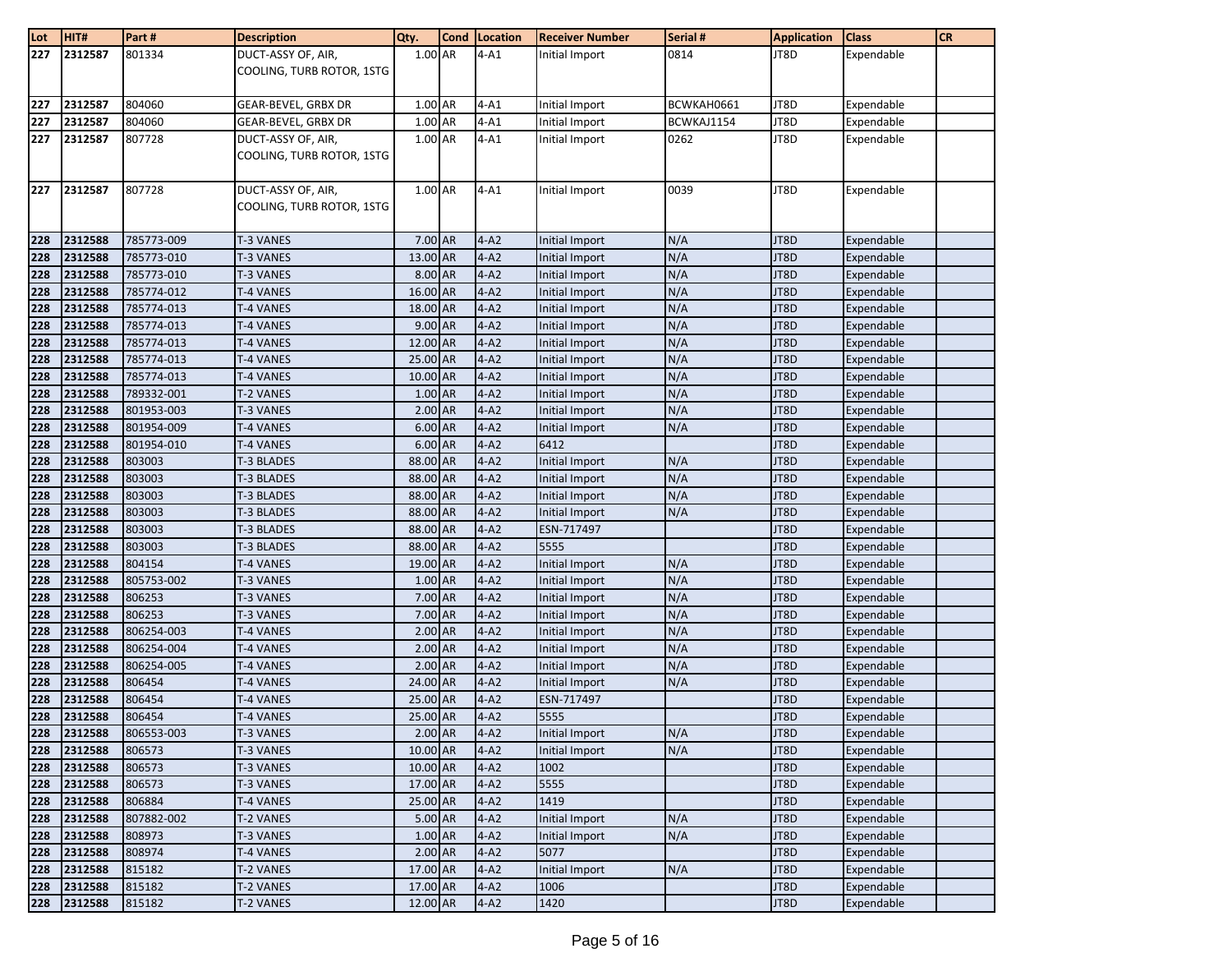| Lot        | HIT#               | Part#            | <b>Description</b>       | Qty.                 | <b>Cond</b> | Location             | <b>Receiver Number</b>           | Serial #   | <b>Application</b> | <b>Class</b>             | <b>CR</b> |
|------------|--------------------|------------------|--------------------------|----------------------|-------------|----------------------|----------------------------------|------------|--------------------|--------------------------|-----------|
| 228        | 2312588            | 815182           | T-2 VANES                | 19.00 AR             |             | $4-A2$               | 1421                             |            | JT8D               | Expendable               |           |
| 228        | 2312588            | 815182           | T-2 VANES                | 10.00 AR             |             | $4-A2$               | 5555                             |            | JT8D               | Expendable               |           |
| 228        | 2312588            | 854072           | T-2 VANES                | 1.00 AR              |             | $4-A2$               | 5555                             |            | JT8D               | Expendable               |           |
| 229        | 2312589            | 821524           | T-4 BLADES               | 58.00 AR             |             | $4-A3$               | Initial Import                   | N/A        | JT8D               | Expendable               |           |
| 229        | 2312589            | 843901-002       | T-1 BLADES               | 38.00 AR             |             | $4-A3$               | Initial Import                   | N/A        | JT8D               | Expendable               |           |
| 229        | 2312589            | 851704           | T-4 BLADES               | 58.00 AR             |             | $4-A3$               | Initial Import                   | N/A        | JT8D               | Expendable               |           |
| 229        | 2312589            | 851704           | T-4 BLADES               | 58.00 AR             |             | $4-A3$               | Initial Import                   | N/A        | JT8D               | Expendable               |           |
| 229        | 2312589            | 851704           | T-4 BLADES               | 58.00 AR             |             | $4-A3$               | Initial Import                   | N/A        | JT8D               | Expendable               |           |
| 229        | 2312589            | 851704           | T-4 BLADES               | 58.00 AR             |             | $4-A3$               | Initial Import                   | N/A        | JT8D               | Expendable               |           |
| 229        | 2312589            | 851704           | T-4 BLADES               | 58.00 AR             |             | $4-A3$               | <b>Initial Import</b>            | N/A        | JT8D               | Expendable               |           |
| 229        | 2312589            | 851704           | T-4 BLADES               | 58.00 AR             |             | $4-A3$               | Initial Import                   | N/A        | JT8D               | Expendable               |           |
| 230        | 2312590            | 795531-002       | T-1 BLADES               | 33.00 AR             |             | $4 - A4$             | Initial Import                   | N/A        | JT8D               | Expendable               |           |
| 230        | 2312590            | 798403           | <b>T-3 BLADES</b>        | 43.00 AR             |             | $4 - A4$             | 2690                             |            | JT8D               | Expendable               |           |
| 230        | 2312590            | 806884           | T-4 VANES                | 25.00 AR             |             | $4 - A4$             | 1598                             |            | JT8D               | Expendable               |           |
| 230        | 2312590            | 806884           | T-4 VANES                | 25.00 AR             |             | $4 - A4$             | 1640                             |            | JT8D               | Expendable               |           |
| 230        | 2312590            | 806884           | T-4 VANES                | 25.00 AR             |             | $4 - A4$             | 1641                             |            | JT8D               | Expendable               |           |
| 230        | 2312590            | 806884           | T-4 VANES                | 24.00 AR             |             | $4 - A4$             | 1643                             |            | JT8D               | Expendable               |           |
| 230        | 2312590            | 806884           | T-4 VANES                | 25.00 AR             |             | $4 - A4$             | 1645                             |            | JT8D               | Expendable               |           |
| 230        | 2312590            | 806884           | T-4 VANES                | 25.00 AR             |             | $4 - A4$             | 2689                             |            | JT8D               | Expendable               |           |
| 230        | 2312590            | 806884           | T-4 VANES                | 18.00 AR             |             | $4 - A4$             | 2689                             |            | JT8D               | Expendable               |           |
| 230        | 2312590            | 806884           | T-4 VANES                | 25.00 AR             |             | $4 - A4$             | 2689                             |            | JT8D               | Expendable               |           |
| 230        | 2312590            | 808501           | T-1 BLADES               | 79.00 INSP           |             | $4 - A4$             | <b>Initial Import</b>            | N/A        | JT8D               | Expendable               |           |
| 230        | 2312590            | 819901           | T-1 BLADES               | 7.00 OH              |             | $4 - A4$             | Initial Import                   | N/A        | JT8D               | Expendable               |           |
| 230        | 2312590            | 822901           | T-1 BLADES               | 1.00 OH              |             | $4 - A4$             | Initial Import                   | N/A        | JT8D               | Expendable               |           |
| 230        | 2312590            | 823201           | <b>T-1 BLADES</b>        | $2.00$ AR            |             | $4 - A4$             | Initial Import                   | N/A        | JT8D               | Expendable               |           |
| 230        | 2312590            | 823201           | T-1 BLADES               | 3.00 OH              |             | $4 - A4$             | Initial Import                   | N/A        | JT8D               | Expendable               |           |
| 230        | 2312590            | 823201           | T-1 BLADES               | 1.00 OH              |             | $4 - A4$             | Initial Import                   | N/A        | JT8D               | Expendable               |           |
| 230        | 2312590            | 823201           | T-1 BLADES               | 7.00 OH              |             | $4 - A4$             | Initial Import                   | N/A        | JT8D               | Expendable               |           |
| 230        | 2312590            | 823201           | T-1 BLADES               | 3.00 OH              |             | $4 - A4$             | Initial Import                   | N/A        | JT8D               | Expendable               |           |
| 230        | 2312590            | 825501           | T-1 BLADES               | 3.00 OH              |             | $4 - A4$             | Initial Import                   | N/A        | JT8D               | Expendable               |           |
| 230        | 2312590            | 825501           | T-1 BLADES               | 10.00 OH             |             | $4 - A4$             | Initial Import                   | N/A        | JT8D               | Expendable               |           |
| 230<br>230 | 2312590<br>2312590 | 834801<br>835601 | T-1 BLADES               | 44.00 OH<br>40.00 OH |             | $4 - A4$<br>$4 - A4$ | Initial Import                   | N/A<br>N/A | JT8D<br>JT8D       | Expendable               |           |
| 230        | 2312590            | 840001           | T-1 BLADES<br>T-1 BLADES | 33.00 OH             |             | $4 - A4$             | Initial Import<br>Initial Import | N/A        | JT8D               | Expendable<br>Expendable |           |
| 230        | 2312590            | 840001           | T-1 BLADES               | $1.00$ OH            |             | $4-A4$               | Initial Import                   | N/A        | JT8D               | Expendable               |           |
| 230        | 2312590            | 840001           | <b>T-1 BLADES</b>        | 22.00 OH             |             | $4 - A4$             | Initial Import                   | N/A        | JT8D               | Expendable               |           |
| 231        | 2312591            | N/A              | JT8D-200 Q.E.C           | 1.00 AR              |             | $4-A5$               | Initial Import                   | N/A        | JT8D               | QEC                      |           |
| 232        | 2312592            | 758300           | <b>GEAR BOX ASSY</b>     | 1.00 AR              |             | $4 - B1$             | <b>Initial Import</b>            | RG1640     | JT8D               | Expendable               |           |
| 232        | 2312592            | 758300           | GEAR BOX ASSY            | 1.00 AR              |             | $4 - B1$             | ESN-717440                       | SE3770     | JT8D               | Expendable               |           |
| 232        | 2312592            | 779150           | <b>GEARBOX MAIN</b>      | 1.00 AR              |             | $4 - B1$             | 3371                             | <b>NSN</b> | JT8D               | Rotable                  |           |
| 232        | 2312592            | 779150           | <b>GEARBOX MAIN</b>      | $1.00$ AR            |             | $4 - B1$             | 3372                             | BMNUAH1792 | JT8D               | Rotable                  |           |
| 232        | 2312592            | 779150           | <b>GEARBOX MAIN</b>      | 1.00 AR              |             | $4 - B1$             | 3373                             | BRLXAA0521 | JT8D               | Rotable                  |           |
| 232        | 2312592            | 779150           | <b>GEARBOX MAIN</b>      | 1.00 AR              |             | $4 - B1$             | 3374                             | <b>NSN</b> | JT8D               | Rotable                  |           |
| 232        | 2312592            | 779150           | <b>GEARBOX MAIN</b>      | 1.00 AR              |             | $4 - B1$             | ESN-717497                       | BNUGAA0620 | JT8D               | Rotable                  |           |
| 232        | 2312592            | 779150           | <b>GEARBOX MAIN</b>      | 1.00 AR              |             | $4 - B1$             | ESN-726064                       | UR0680     | JT8D               | Rotable                  |           |
| 233        | 2312593            | 775404           | T-4 BLADES               | 3.00 OH              |             | $4 - B2$             | 3639                             |            | JT8D               | Expendable               |           |
| 233        | 2312593            | 775404           | T-4 BLADES               | 1.00 OH              |             | $4 - B2$             | 3640                             |            | JT8D               | Expendable               |           |
| 233        | 2312593            | 775404           | T-4 BLADES               | 1.00 OH              |             | $4 - B2$             | 6056                             |            | JT8D               | Expendable               |           |
| 233        | 2312593            | 798403           | T-3 BLADES               | 12.00 AR             |             | $4 - B2$             | Initial Import                   | N/A        | JT8D               | Expendable               |           |
| 233        | 2312593            | 798403           | T-3 BLADES               | 1.00 AR              |             | $4 - B2$             | Initial Import                   | N/A        | JT8D               | Expendable               |           |
| 233        | 2312593            | 798403           | T-3 BLADES               | 39.00 AR             |             | $4 - B2$             | 3037                             |            | JT8D               | Expendable               |           |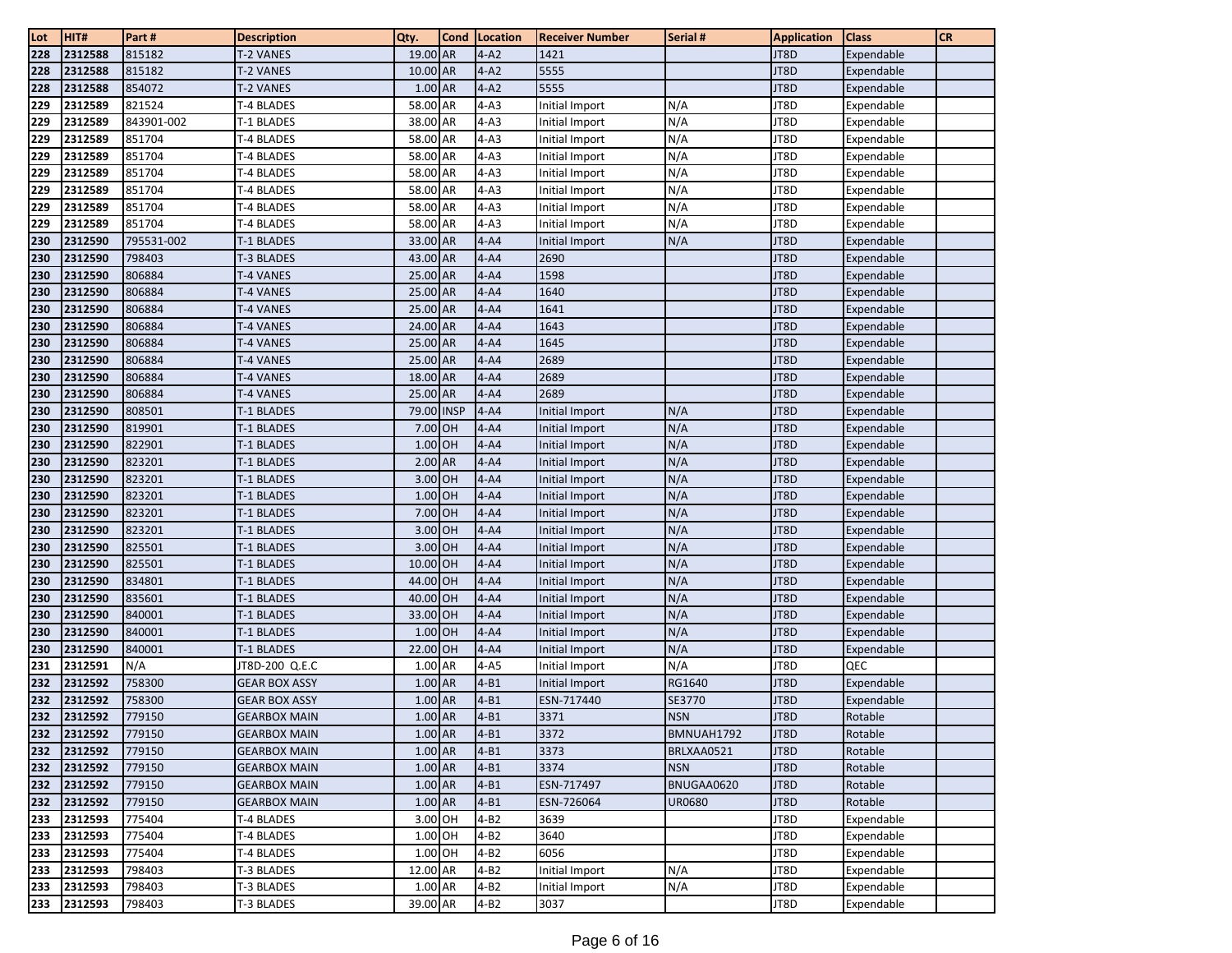| Lot        | HIT#               | Part #                   | <b>Description</b>                     | Qty.               | <b>Cond</b> | Location         | <b>Receiver Number</b>           | Serial # | <b>Application</b> | <b>Class</b>             | <b>CR</b> |
|------------|--------------------|--------------------------|----------------------------------------|--------------------|-------------|------------------|----------------------------------|----------|--------------------|--------------------------|-----------|
| 233        | 2312593            | 798403                   | T-3 BLADES                             | 19.00 AR           |             | $4 - B2$         | 3037                             |          | JT8D               | Expendable               |           |
| 233        | 2312593            | 798403                   | T-3 BLADES                             | 88.00 AR           |             | $4 - B2$         | 3642                             |          | JT8D               | Expendable               |           |
| 233        | 2312593            | 798403                   | T-3 BLADES                             | 80.00 AR           |             | $4 - B2$         | 3643                             |          | JT8D               | Expendable               |           |
| 233        | 2312593            | 798403                   | T-3 BLADES                             | 88.00 AR           |             | 4-B2             | 3644                             |          | JT8D               | Expendable               |           |
| 233        | 2312593            | 803003                   | T-3 BLADES                             | 63.00 AR           |             | 4-B2             | 630                              |          | JT8D               | Expendable               |           |
| 233        | 2312593            | 804304                   | T-4 BLADES                             | 31.00 OH           |             | $4 - B2$         | Initial Import                   | N/A      | JT8D               | Expendable               |           |
| 233        | 2312593            | 804304                   | T-4 BLADES                             | 3.00 OH            |             | $4-B2$           | Initial Import                   | N/A      | JT8D               | Expendable               |           |
| 233        | 2312593            | 808904                   | T-4 BLADES                             | 11.00 SV           |             | $4 - B2$         | Initial Import                   | N/A      | JT8D               | Expendable               |           |
| 233        | 2312593            | 808904-001               | T-4 BLADES                             | 12.00 OH           |             | $4 - B2$         | Initial Import                   | N/A      | JT8D               | Expendable               |           |
| 233        | 2312593            | 808904-001               | T-4 BLADES                             | 2.00 OH            |             | $4 - B2$         | Initial Import                   | N/A      | JT8D               | Expendable               |           |
| 233        | 2312593            | 808904-001               | T-4 BLADES                             | 50.00 AR           |             | $4-B2$           | 635                              |          | JT8D               | Expendable               |           |
| 233        | 2312593            | 819204-001               | T-4 BLADES                             | 53.00 AR           |             | $4 - B2$         | 645                              |          | JT8D               | Expendable               |           |
| 233        | 2312593            | 822504                   | T-4 BLADES                             | 8.00 OH            |             | $4 - B2$         | Initial Import                   | N/A      | JT8D               | Expendable               |           |
| 233        | 2312593            | 843901-001               | T-1 BLADES                             | 25.00 AR           |             | $4 - B2$         | 6055                             |          | JT8D               | Expendable               |           |
| 233        | 2312593            | 843901-002               | T-1 BLADES                             | 23.00 AR           |             | $4 - B2$         | 1013                             |          | JT8D               | Expendable               |           |
| 233        | 2312593            | 851704                   | T-4 BLADES                             | 29.00 AR           |             | 4-B2             | 647                              |          | JT8D               | Expendable               |           |
| 233        | 2312593            | CN822504-18              | T-4 BLADES                             | 6.00 OH            |             | $4 - B2$         | Initial Import                   | N/A      | JT8D               | Expendable               |           |
| 234        | 2312594            | 5002201-031              | T-1 BLADES                             | 5.00 OH            |             | $4 - B3$         | Initial Import                   | N/A      | JT8D               | Expendable               |           |
| 234        | 2312594            | 5003203-022              | T-3 BLADES                             | 67.00 AR           |             | $4 - B3$         | Initial Import                   | N/A      | JT8D               | Expendable               |           |
| 234        | 2312594            | 785773-010               | T-3 VANES                              | 1.00 OH            |             | $4-B3$           | <b>Initial Import</b>            | N/A      | JT8D               | Expendable               |           |
| 234        | 2312594            | 785774-009               | T-4 VANES                              | 1.00 OH            |             | $4 - B3$         | Initial Import                   | N/A      | JT8D               | Expendable               |           |
| 234        | 2312594            | 785774-013               | <b>T-4 VANES</b>                       | 9.00 OH            |             | $4-B3$           | Initial Import                   | N/A      | JT8D               | Expendable               |           |
| 234        | 2312594            | 785774-013               | T-4 VANES                              | 6.00 OH            |             | $4-B3$           | Initial Import                   | N/A      | JT8D               | Expendable               |           |
| 234        | 2312594            | 785774-013               | T-4 VANES                              | 19.00 OH           |             | $4 - B3$         | Initial Import                   | N/A      | JT8D               | Expendable               |           |
| 234        | 2312594            | 785774-013               | T-4 VANES                              | 10.00 OH           |             | $4-B3$           | Initial Import                   | N/A      | JT8D               | Expendable               |           |
| 234        | 2312594            | 785774-013               | T-4 VANES                              | 3.00 OH            |             | $4 - B3$         | Initial Import                   | N/A      | JT8D               | Expendable               |           |
| 234        | 2312594            | 785774-013               | T-4 VANES                              | 5.00 OH            |             | $4 - B3$         | Initial Import                   | N/A      | JT8D               | Expendable               |           |
| 234        | 2312594<br>2312594 | 785774-013<br>797203-001 | T-4 VANES                              | 1.00 OH<br>5.00 OH |             | $4-B3$<br>$4-B3$ | 3622<br>3621                     |          | JT8D<br>JT8D       | Expendable               |           |
| 234<br>234 | 2312594            | 797203-003               | <b>T-3 BLADES</b><br><b>T-3 BLADES</b> | 85.00 OH           |             | $4-B3$           |                                  | N/A      | JT8D               | Expendable<br>Expendable |           |
| 234        | 2312594            | 797203-003               | T-3 BLADES                             | 4.00 OH            |             | $4 - B3$         | Initial Import<br>Initial Import | N/A      | JT8D               | Expendable               |           |
| 234        | 2312594            | 801953-003               | T-3 VANES                              | 1.00 OH            |             | $4 - B3$         | Initial Import                   | N/A      | JT8D               | Expendable               |           |
| 234        | 2312594            | 801954-008               | T-4 VANES                              | 3.00 OH            |             | $4-B3$           | 3624                             |          | JT8D               | Expendable               |           |
| 234        | 2312594            | 801954-009               | T-4 VANES                              | 1.00 OH            |             | $4-B3$           | Initial Import                   | N/A      | JT8D               | Expendable               |           |
| 234        | 2312594            | 801954-009               | T-4 VANES                              | 1.00 OH            |             | $4 - B3$         | 3625                             |          | JT8D               | Expendable               |           |
| 234        | 2312594            | 801954-010               | <b>T-4 VANES</b>                       | 14.00 OH           |             | $4-B3$           | Initial Import                   | N/A      | JT8D               | Expendable               |           |
| 234        | 2312594            | 804903-003               | T-3 BLADES                             | 10.00 OH           |             | $4-B3$           | Initial Import                   | N/A      | JT8D               | Expendable               |           |
| 234        | 2312594            | 804904                   | T-4 BLADES                             | 20.00 OH           |             | $4 - B3$         | Initial Import                   | N/A      | JT8D               | Expendable               |           |
| 234        | 2312594            | 804904                   | <b>T-4 BLADES</b>                      | 6.00 OH            |             | $4 - B3$         | Initial Import                   | N/A      | JT8D               | Expendable               |           |
| 234        | 2312594            | 806253                   | <b>T-3 VANES</b>                       | 1.00 OH            |             | $4 - B3$         | Initial Import                   | N/A      | JT8D               | Expendable               |           |
| 234        | 2312594            | 806253                   | T-3 VANES                              | $1.00$ OH          |             | $4-B3$           | Initial Import                   | N/A      | JT8D               | Expendable               |           |
| 234        | 2312594            | 806253-001               | T-3 VANES                              | 3.00 OH            |             | $4-B3$           | Initial Import                   | N/A      | JT8D               | Expendable               |           |
| 234        | 2312594            | 807352                   | T-2 VANES                              | $1.00$ OH          |             | $4-B3$           | Initial Import                   | N/A      | JT8D               | Expendable               |           |
| 234        | 2312594            | 808973-001               | T-3 VANES                              | 12.00 OH           |             | $4-B3$           | Initial Import                   | N/A      | JT8D               | Expendable               |           |
| 234        | 2312594            | 808973-001               | T-3 VANES                              | 18.00 OH           |             | $4-B3$           | Initial Import                   | N/A      | JT8D               | Expendable               |           |
| 234        | 2312594            | 830701-003               | T-1 BLADES                             | 4.00 AR            |             | $4-B3$           | 3617                             |          | JT8D               | Expendable               |           |
| 234        | 2312594            | 836201-001               | T-1 BLADES                             | 31.00 AR           |             | $4-B3$           | 1647                             |          | JT8D               | Expendable               |           |
| 234        | 2312594            | 836201-003               | <b>T-1 BLADES</b>                      | 11.00 AR           |             | $4-B3$           | 2189                             |          | JT8D               | Expendable               |           |
| 234        | 2312594            | 836201-003               | T-1 BLADES                             | 3.00 AR            |             | $4-B3$           | 2539                             |          | JT8D               | Expendable               |           |
| 234        | 2312594            | 843901                   | T-1 BLADES                             | 4.00 AR            |             | $4-B3$           | 2540                             |          | JT8D               | Expendable               |           |
| 234        | 2312594            | 843901                   | T-1 BLADES                             | 4.00 AR            |             | $4-B3$           | Initial Import                   | N/A      | JT8D               | Expendable               |           |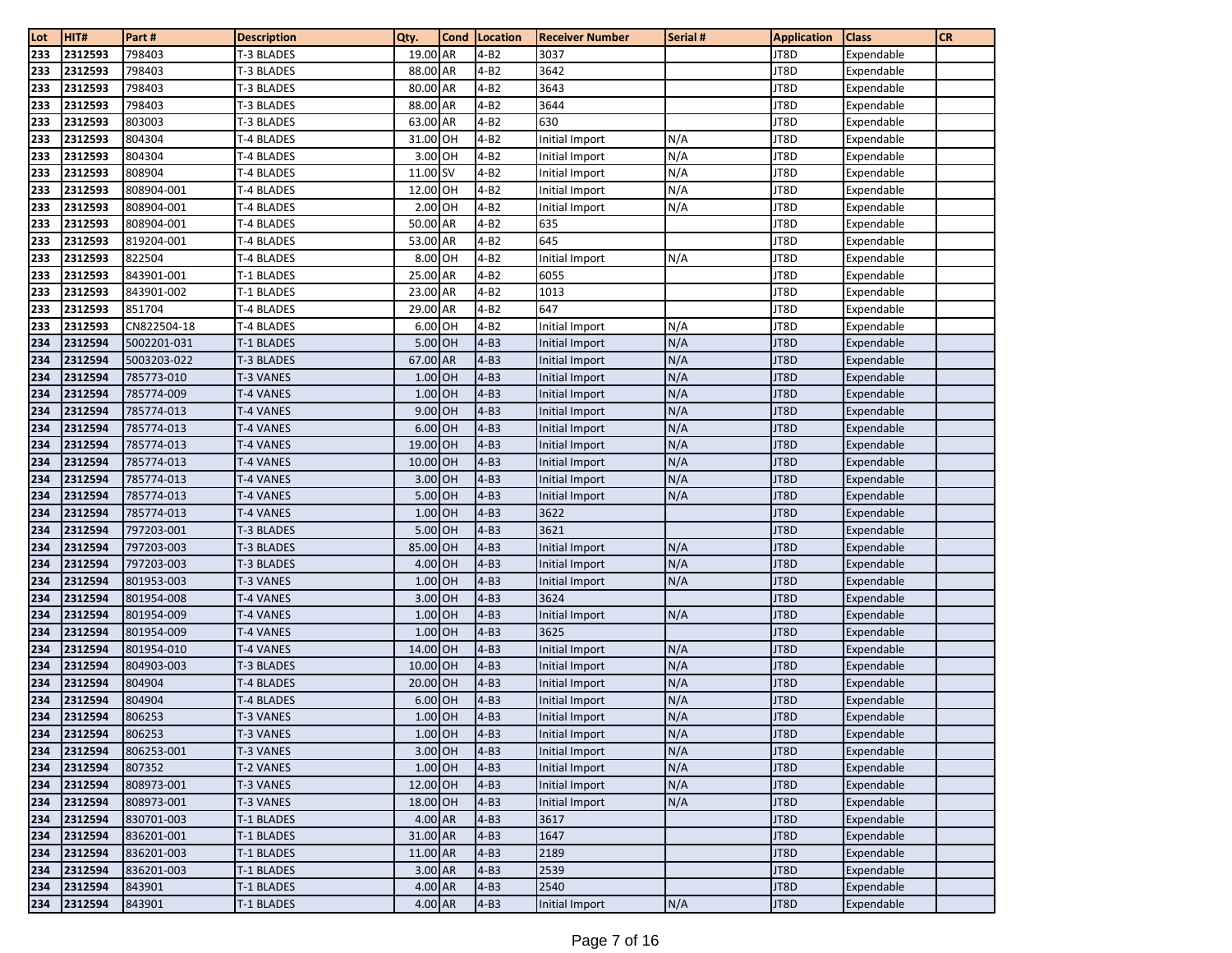| Lot        | HIT#    | Part#      | <b>Description</b>          | Qty.      | Cond   Location | <b>Receiver Number</b> | Serial # | <b>Application</b> | <b>Class</b> | <b>CR</b> |
|------------|---------|------------|-----------------------------|-----------|-----------------|------------------------|----------|--------------------|--------------|-----------|
| 234        | 2312594 | 843901-001 | <b>T-1 BLADES</b>           | 1.00 AR   | $4 - B3$        | 2541                   |          | JT8D               | Expendable   |           |
| 234        | 2312594 | 843901-001 | T-1 BLADES                  | $1.00$ AR | $4-B3$          | 2542                   |          | JT8D               | Expendable   |           |
| 234        | 2312594 | 843901-001 | T-1 BLADES                  | 3.00 AR   | $4-B3$          | *17430                 |          | JT8D               | Expendable   |           |
| 234        | 2312594 | 843901-002 | T-1 BLADES                  | 7.00 AR   | $4-B3$          | 1278                   |          | JT8D               | Expendable   |           |
| 234        | 2312594 | 843901-002 | T-1 BLADES                  | 5.00 AR   | $4-B3$          | 2543                   |          | JT8D               | Expendable   |           |
| 234        | 2312594 | 843901-002 | <b>T-1 BLADES</b>           | 19.00 AR  | $4-B3$          | 2544                   |          | JT8D               | Expendable   |           |
| 234        | 2312594 | 847601     | T-1 BLADES                  | 1.00 OH   | $4-B3$          | 3626                   |          | JT8D               | Expendable   |           |
| 234        | 2312594 | 854001     | T-1 BLADES                  | 8.00 R    | $4-B3$          | $*18118$               |          | JT8D               | Expendable   |           |
| 234        | 2312594 | 855901     | T-1 BLADES                  | 5.00 AR   | $4-B3$          | 1282                   |          | JT8D               | Expendable   |           |
| 234        | 2312594 | 855901     | T-1 BLADES                  | 40.00 AR  | $4-B3$          | 1425                   |          | JT8D               | Expendable   |           |
| 234        | 2312594 | 855901     | T-1 BLADES                  | 50.00 AR  | $4-B3$          | 1648                   |          | JT8D               | Expendable   |           |
| 234        | 2312594 | 855901     | T-1 BLADES                  | 3.00 AR   | $4-B3$          | 2545                   |          | JT8D               | Expendable   |           |
| 234        | 2312594 | 855901     | T-1 BLADES                  | 1.00 AR   | $4-B3$          | 2546                   |          | JT8D               | Expendable   |           |
| 234        | 2312594 | 855901     | T-1 BLADES                  | 1.00 AR   | $4-B3$          | 2547                   |          | JT8D               | Expendable   |           |
| 234        | 2312594 | 855901     | T-1 BLADES                  | 18.00 AR  | $4-B3$          | 3039                   |          | JT8D               | Expendable   |           |
| 234        | 2312594 | 855901     | T-1 BLADES                  | 40.00 AR  | $4-B3$          | 3039                   |          | JT8D               | Expendable   |           |
| 234        | 2312594 | 856001     | T-1 BLADES                  | 5.00 OH   | $4-B3$          | Initial Import         | N/A      | JT8D               | Expendable   |           |
| 234        | 2312594 | 856101     | T-1 BLADES                  | 4.00 AR   | $4-B3$          | Initial Import         | N/A      | JT8D               | Expendable   |           |
| 234        | 2312594 | 856101     | T-1 BLADES                  | 1.00 AR   | $4-B3$          | 2549                   |          | JT8D               | Expendable   |           |
| 235        | 2312595 | 798403     | T-3 BLADES                  | 79.00 AR  | $4 - B4$        | 1270                   |          | JT8D               | Expendable   |           |
| 235        | 2312595 | 798403     | T-3 BLADES                  | 88.00 AR  | $4 - B4$        | 1412                   |          | JT8D               | Expendable   |           |
| 235        | 2312595 | 798403     | T-3 BLADES                  | 88.00 AR  | $4 - B4$        | 1637                   |          | JT8D               | Expendable   |           |
| 235        | 2312595 | 798403     | T-3 BLADES                  | 88.00 AR  | $4 - B4$        | 6421                   |          | JT8D               | Expendable   |           |
| 235        | 2312595 | 798404     | T-4 BLADES                  | 58.00 AR  | $4 - B4$        | 1271                   |          | JT8D               | Expendable   |           |
| 235        | 2312595 | 798404     | T-4 BLADES                  | 58.00 AR  | $4 - B4$        | 1413                   |          | JT8D               | Expendable   |           |
| 235        | 2312595 | 798404     | T-4 BLADES                  | 58.00 AR  | $4 - B4$        | 1414                   |          | JT8D               | Expendable   |           |
| 235        | 2312595 | 803003     | T-3 BLADES                  | 88.00 AR  | $4 - B4$        | 906                    |          | JT8D               | Expendable   |           |
| 235        | 2312595 | 803003     | T-3 BLADES                  | 88.00 AR  | $4 - B4$        | 907                    |          | JT8D               | Expendable   |           |
| 235        | 2312595 | 803003     | T-3 BLADES                  | 88.00 AR  | $4 - B4$        | 1274                   |          | JT8D               | Expendable   |           |
| 235        | 2312595 | 803003     | T-3 BLADES                  | 88.00 AR  | $4 - B4$        | 1743                   |          | JT8D               | Expendable   |           |
| 235        | 2312595 | 805002     | T-2 BLADES                  | 78.00 AR  | $4 - B4$        | 908                    |          | JT8D               | Expendable   |           |
| 235        | 2312595 | 805002     | T-2 BLADES                  | 78.00 AR  | $4 - B4$        | 1417                   |          | JT8D               | Expendable   |           |
| 235        | 2312595 | 805002     | T-2 BLADES                  | 78.00 AR  | $4 - B4$        | 1418                   |          | JT8D               | Expendable   |           |
| 235        | 2312595 | 808904     | T-4 BLADES                  | 58.00 AR  | $4 - B4$        | 910                    |          | JT8D               | Expendable   |           |
| 235        | 2312595 | 815182     | T-2 VANES                   | 21.00 AR  | $4 - B4$        | 911                    |          | JT8D               | Expendable   |           |
| 235        | 2312595 | 815182     | T-2 VANES                   | 19.00 AR  | $4 - B4$        | 912                    |          | JT8D               | Expendable   |           |
| 235        | 2312595 | 830701-003 | T-1 BLADES                  | 8.00 AR   | $4 - B4$        | 914                    |          | JT8D               | Expendable   |           |
| 235        | 2312595 | 851704     | T-4 BLADES                  | 4.00 AR   | $4 - B4$        | 918                    |          | JT8D               | Expendable   |           |
| 235        | 2312595 | 851704     | T-4 BLADES                  | 51.00 AR  | $4 - B4$        | 920                    |          | JT8D               | Expendable   |           |
| 235        | 2312595 | 851704     | T-4 BLADES                  | 58.00 AR  | $4 - B4$        | 922                    |          | JT8D               | Expendable   |           |
| 235<br>235 | 2312595 | 851704     | <b>T-4 BLADES</b>           | 58.00 AR  | $4 - B4$        | 1279                   |          | JT8D               | Expendable   |           |
|            | 2312595 | 851704     | T-4 BLADES                  | 58.00 AR  | $4 - B4$        | 1280                   |          | JT8D               | Expendable   |           |
| 235        | 2312595 | 851704     | T-4 BLADES                  | 58.00 AR  | $4 - B4$        | 1422                   |          | JT8D               | Expendable   |           |
| 235        | 2312595 | 851704     | T-4 BLADES                  | 58.00 AR  | $4 - B4$        | 1423                   |          | JT8D               | Expendable   |           |
| 236        | 2312596 | 467057     | CONNECTING LINK-ASSY OF,    | 1.00 AR   | $4-B5$          | Initial Import         | N/A      | JT8D               | Expendable   |           |
|            |         |            | RIGID, FUEL CONTROL         |           |                 |                        |          |                    |              |           |
| 236        | 2312596 | 5003746-02 | HUB ASSY-TURB, STG 4        | 1.00 AR   | $4 - B5$        | Initial Import         | N/A      | JT8D               | Expendable   |           |
| 236        | 2312596 | 5003746-02 | HUB ASSY-TURB, STG 4        | 1.00 AR   | $4 - B5$        | Initial Import         | N/A      | JT8D               | Expendable   |           |
| 236        | 2312596 | 5003746-02 | HUB ASSY-TURB, STG 4        | 1.00 OH   | $4 - B5$        | Initial Import         | L83989   | JT8D               | Expendable   |           |
| 236        | 2312596 | 5003746-02 | HUB ASSY-TURB, STG 4        | 1.00 REP  | $4 - B5$        | Initial Import         | N16659   | JT8D               | Expendable   |           |
| 236        | 2312596 | 528471     | <b>CONNECTING LINK-ASSY</b> | 1.00 AR   | $4 - B5$        | Initial Import         | N/A      | JT8D               | Expendable   |           |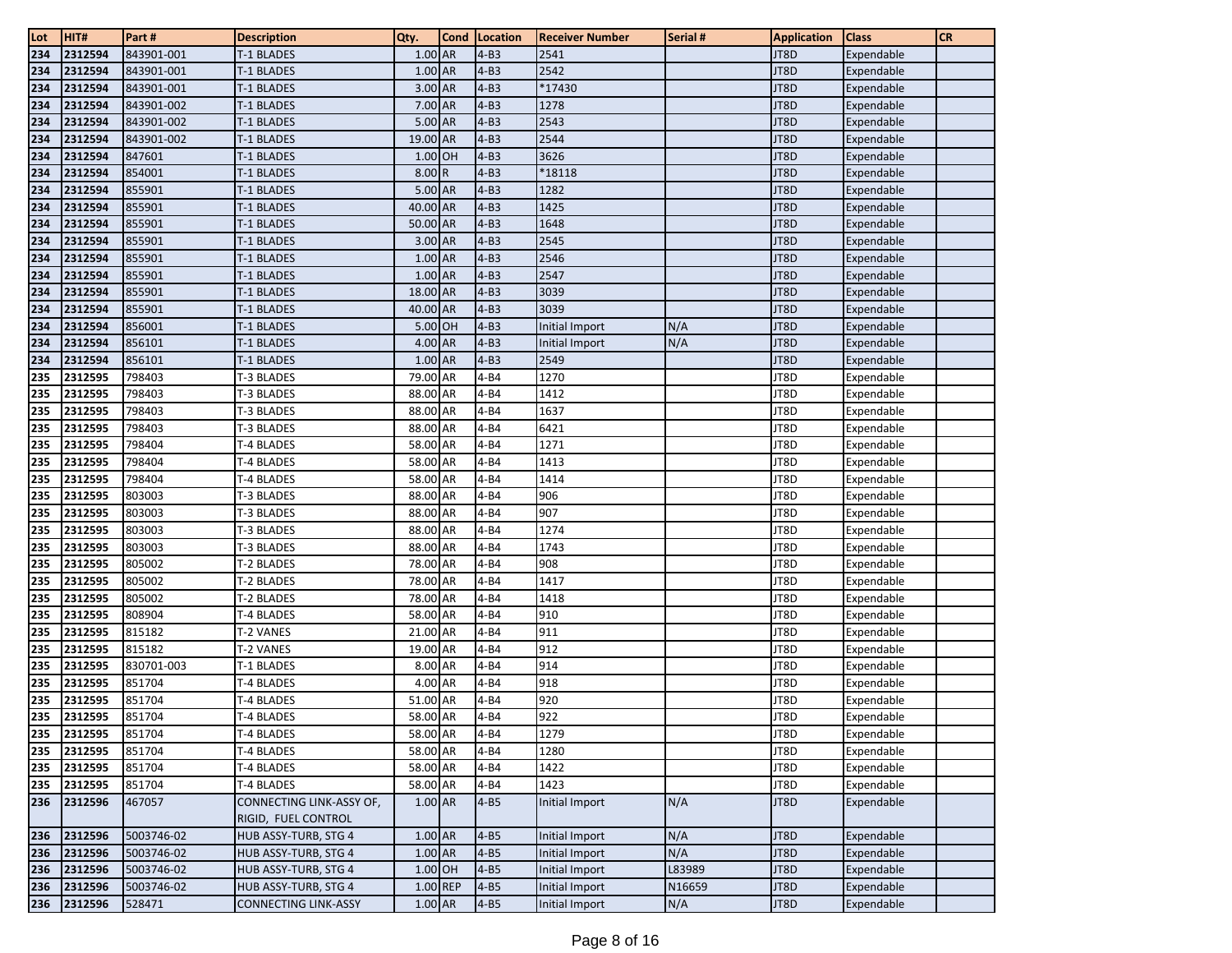| Lot | HIT#               | Part#            | <b>Description</b>                          | Qty.                 | Cond | Location             | <b>Receiver Number</b> | Serial #      | <b>Application</b> | <b>Class</b> | <b>CR</b> |
|-----|--------------------|------------------|---------------------------------------------|----------------------|------|----------------------|------------------------|---------------|--------------------|--------------|-----------|
| 236 | 2312596            | 528471           | CONNECTING LINK-ASSY                        | $1.00$ AR            |      | $4 - B5$             | Initial Import         | N/A           | JT8D               | Expendable   |           |
| 236 | 2312596            | 528471           | <b>CONNECTING LINK-ASSY</b>                 | 1.00 AR              |      | $4 - B5$             | <b>Initial Import</b>  | N/A           | JT8D               | Expendable   |           |
| 236 | 2312596            | 528471           | <b>CONNECTING LINK-ASSY</b>                 | $1.00$ AR            |      | $4-B5$               | Initial Import         | N/A           | JT8D               | Expendable   |           |
| 236 | 2312596            | 528471           | <b>CONNECTING LINK-ASSY</b>                 | 1.00 AR              |      | $4 - B5$             | Initial Import         | N/A           | JT8D               | Expendable   |           |
| 236 | 2312596            | 528471           | <b>CONNECTING LINK-ASSY</b>                 | 1.00 AR              |      | $4 - B5$             | Initial Import         | N/A           | JT8D               | Expendable   |           |
| 236 | 2312596            | 528471           | CONNECTING LINK-ASSY                        | 1.00 AR              |      | $4 - B5$             | Initial Import         | N/A           | JT8D               | Expendable   |           |
| 236 | 2312596            | 528471           | CONNECTING LINK-ASSY                        | 1.00 AR              |      | $4 - B5$             | Initial Import         | N/A           | JT8D               | Expendable   |           |
| 236 | 2312596            | 528471           | <b>CONNECTING LINK-ASSY</b>                 | 1.00 AR              |      | $4 - B5$             | Initial Import         | N/A           | JT8D               | Expendable   |           |
| 236 | 2312596            | 528471           | <b>CONNECTING LINK-ASSY</b>                 | 1.00 AR              |      | $4 - B5$             | <b>Initial Import</b>  | N/A           | JT8D               | Expendable   |           |
| 236 | 2312596            | 528471           | <b>CONNECTING LINK-ASSY</b>                 | 1.00 AR              |      | $4 - B5$             | Initial Import         | N/A           | JT8D               | Expendable   |           |
| 236 | 2312596            | 528471           | CONNECTING LINK-ASSY                        | 1.00 AR              |      | $4 - B5$             | Initial Import         | N/A           | JT8D               | Expendable   |           |
| 236 | 2312596            | 528471           | CONNECTING LINK-ASSY                        | $1.00$ AR            |      | $4 - B5$             | Initial Import         | N/A           | JT8D               | Expendable   |           |
| 236 | 2312596            | 528471           | CONNECTING LINK-ASSY                        | 1.00 AR              |      | $4 - B5$             | <b>Initial Import</b>  | N/A           | JT8D               | Expendable   |           |
| 236 | 2312596            | 528471           | <b>CONNECTING LINK-ASSY</b>                 | 1.00 AR              |      | $4 - B5$             | Initial Import         | N/A           | JT8D               | Expendable   |           |
| 236 | 2312596            | 528471           | <b>CONNECTING LINK-ASSY</b>                 | $1.00$ AR            |      | $4 - B5$             | Initial Import         | N/A           | JT8D               | Expendable   |           |
| 236 | 2312596            | 528471           | <b>CONNECTING LINK-ASSY</b>                 | 1.00 AR              |      | $4 - B5$             | Initial Import         | N/A           | JT8D               | Expendable   |           |
| 236 | 2312596            | 528471           | CONNECTING LINK-ASSY                        | 1.00 AR              |      | $4 - B5$             | Initial Import         | N/A           | JT8D               | Expendable   |           |
| 236 | 2312596            | 528475           | CONNECTING LINK-ASSY                        | $1.00$ AR            |      | $4 - B5$             | Initial Import         | N/A           | JT8D               | Expendable   |           |
| 236 | 2312596            | 528475           | <b>CONNECTING LINK-ASSY</b>                 | 1.00 AR              |      | $4 - B5$             | Initial Import         | N/A           | JT8D               | Expendable   |           |
| 236 | 2312596            | 528475           | <b>CONNECTING LINK-ASSY</b>                 | 1.00 AR              |      | $4 - B5$             | Initial Import         | N/A           | JT8D               | Expendable   |           |
| 236 | 2312596            | 528475           | CONNECTING LINK-ASSY                        | 1.00 AR              |      | $4 - B5$             | Initial Import         | N/A           | JT8D               | Expendable   |           |
| 236 | 2312596            | 528475           | CONNECTING LINK-ASSY                        | 1.00 AR              |      | $4 - B5$             | Initial Import         | N/A           | JT8D               | Expendable   |           |
| 236 | 2312596            | 528475           | CONNECTING LINK-ASSY                        | 1.00 AR              |      | $4 - B5$             | Initial Import         | N/A           | JT8D               | Expendable   |           |
| 236 | 2312596            | 528475           | <b>CONNECTING LINK-ASSY</b>                 | $1.00$ AR            |      | $4 - B5$             | Initial Import         | N/A           | JT8D               | Expendable   |           |
| 236 | 2312596            | 528475           | <b>CONNECTING LINK-ASSY</b>                 | 1.00 AR              |      | $4-B5$               | Initial Import         | N/A           | JT8D               | Expendable   |           |
| 236 | 2312596            | 528475           | CONNECTING LINK-ASSY                        | $1.00$ AR            |      | $4 - B5$             | Initial Import         | N/A           | JT8D               | Expendable   |           |
| 236 | 2312596            | 528475           | CONNECTING LINK-ASSY                        | 1.00 AR              |      | $4 - B5$             | Initial Import         | N/A           | JT8D               | Expendable   |           |
| 236 | 2312596            | 528475           | CONNECTING LINK-ASSY                        | 1.00 AR              |      | $4 - B5$             | Initial Import         | N/A           | JT8D               | Expendable   |           |
| 236 | 2312596            | 528475           | CONNECTING LINK-ASSY                        | 1.00 AR              |      | $4 - B5$             | Initial Import         | N/A           | JT8D               | Expendable   |           |
| 236 | 2312596            | 528475           | <b>CONNECTING LINK-ASSY</b>                 | 1.00 AR              |      | $4 - B5$             | <b>Initial Import</b>  | N/A           | JT8D               | Expendable   |           |
| 236 | 2312596<br>2312596 | 528475           | <b>CONNECTING LINK-ASSY</b>                 | 1.00 AR<br>$1.00$ AR |      | $4 - B5$             | Initial Import         | N/A           | JT8D<br>JT8D       | Expendable   |           |
| 236 |                    | 528475           | CONNECTING LINK-ASSY                        | 1.00 AR              |      | $4 - B5$             | Initial Import         | N/A           |                    | Expendable   |           |
| 236 | 2312596<br>2312596 | 528475<br>558097 | CONNECTING LINK-ASSY                        | 1.00 AR              |      | $4 - B5$<br>$4 - B5$ | Initial Import         | N/A<br>N/A    | JT8D<br>JT8D       | Expendable   |           |
| 236 |                    |                  | <b>GRBX DRIVE BEVEL</b><br><b>GEARSHAFT</b> |                      |      |                      | Initial Import         |               |                    | Expendable   |           |
| 236 | 2312596            | 580530           | TUBE-ASSY OF, PRESSURE,                     | $1.00$ AR            |      | $4 - B5$             | Initial Import         | N/A           | JT8D               | Expendable   |           |
|     |                    |                  | NO 5 BRG                                    |                      |      |                      |                        |               |                    |              |           |
| 236 | 2312596            | 586431           | <b>GRBX DRIVE BEVEL</b>                     | 1.00 AR              |      | $4 - B5$             | Initial Import         | <b>BJ7180</b> | JT8D               | Expendable   |           |
|     |                    |                  | <b>GEARSHAFT</b>                            |                      |      |                      |                        |               |                    |              |           |
| 236 | 2312596            | 586431           | <b>GRBX DRIVE BEVEL</b>                     | 1.00 AR              |      | $4-B5$               | Initial Import         | LH4524        | JT8D               | Expendable   |           |
|     |                    |                  | <b>GEARSHAFT</b>                            |                      |      |                      |                        |               |                    |              |           |
| 236 | 2312596            | 586431           | <b>GRBX DRIVE BEVEL</b>                     | $1.00$ AR            |      | $4 - B5$             | Initial Import         | CW1800        | JT8D               | Expendable   |           |
|     |                    |                  | <b>GEARSHAFT</b>                            |                      |      |                      |                        |               |                    |              |           |
| 236 | 2312596            | 586431           | <b>GRBX DRIVE BEVEL</b>                     | 1.00 AR              |      | $4 - B5$             | Initial Import         | CZ9596        | JT8D               | Expendable   |           |
|     |                    |                  | <b>GEARSHAFT</b>                            |                      |      |                      |                        |               |                    |              |           |
| 236 | 2312596            | 586431           | <b>GRBX DRIVE BEVEL</b>                     | 1.00 AR              |      | $4 - B5$             | Initial Import         | CZ9654        | JT8D               | Expendable   |           |
|     |                    |                  | <b>GEARSHAFT</b>                            |                      |      |                      |                        |               |                    |              |           |
| 236 | 2312596            | 586431           | <b>GRBX DRIVE BEVEL</b>                     | $1.00$ AR            |      | $4 - B5$             | Initial Import         | ND2526        | JT8D               | Expendable   |           |
|     |                    |                  | <b>GEARSHAFT</b>                            |                      |      |                      |                        |               |                    |              |           |
| 236 | 2312596            | 586431           | <b>GRBX DRIVE BEVEL</b>                     | 1.00 AR              |      | $4 - B5$             | Initial Import         | LJ9190        | JT8D               | Expendable   |           |
|     |                    |                  | <b>GEARSHAFT</b>                            |                      |      |                      |                        |               |                    |              |           |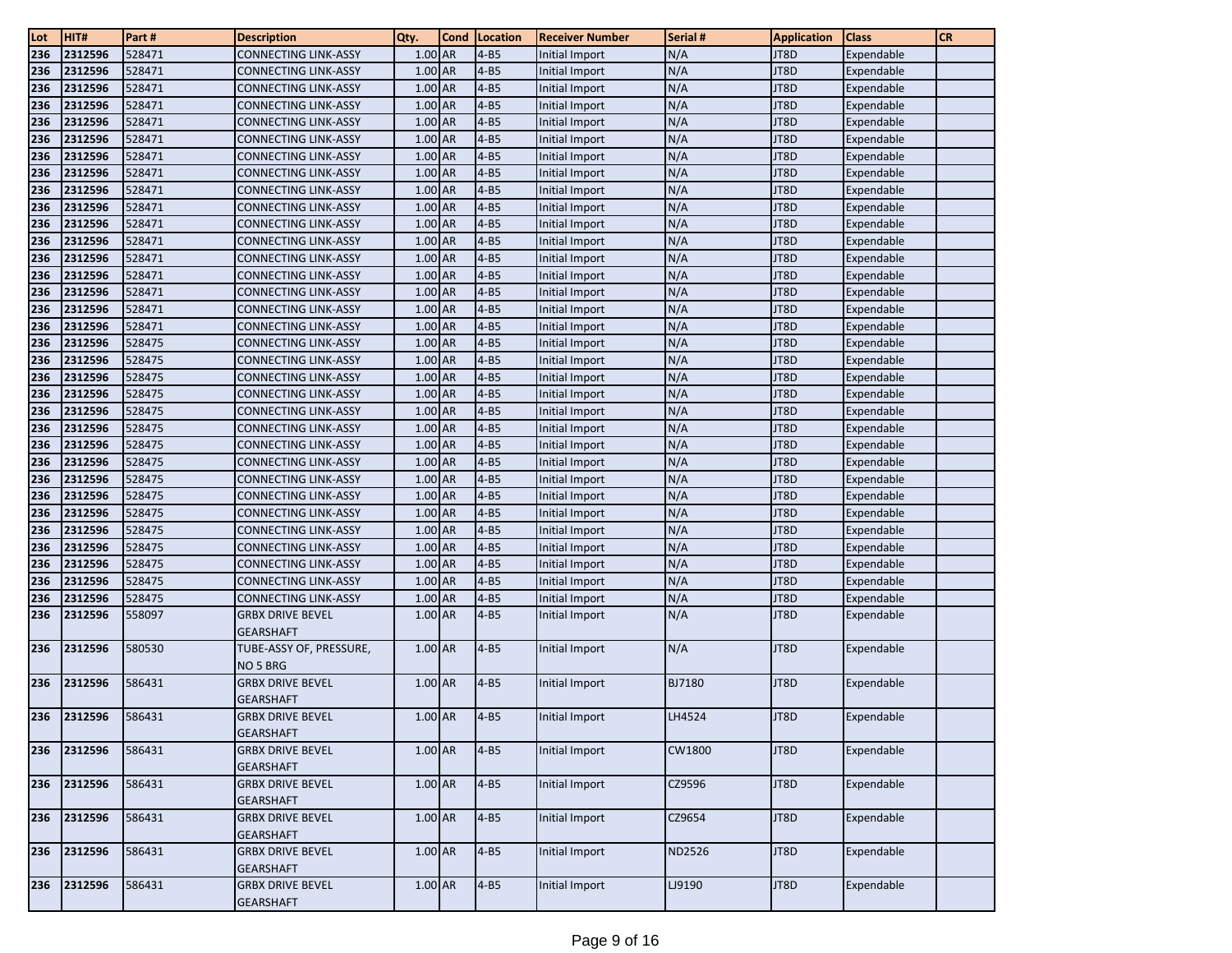| Lot | HIT#    | Part#     | <b>Description</b>         | Qty.      | <b>Cond</b> | Location | <b>Receiver Number</b> | Serial # | <b>Application</b> | <b>Class</b> | <b>CR</b> |
|-----|---------|-----------|----------------------------|-----------|-------------|----------|------------------------|----------|--------------------|--------------|-----------|
| 236 | 2312596 | 586431    | <b>GRBX DRIVE BEVEL</b>    | 1.00 AR   |             | $4 - B5$ | Initial Import         | 9644     | JT8D               | Expendable   |           |
|     |         |           | <b>GEARSHAFT</b>           |           |             |          |                        |          |                    |              |           |
| 236 | 2312596 | 586431    | <b>GRBX DRIVE BEVEL</b>    | 1.00 AR   |             | $4 - B5$ | Initial Import         | 52391    | JT8D               | Expendable   |           |
|     |         |           | <b>GEARSHAFT</b>           |           |             |          |                        |          |                    |              |           |
| 236 | 2312596 | 586431    | <b>GRBX DRIVE BEVEL</b>    | 1.00 AR   |             | $4 - B5$ | Initial Import         | AP1538   | JT8D               | Expendable   |           |
|     |         |           | <b>GEARSHAFT</b>           |           |             |          |                        |          |                    |              |           |
| 236 | 2312596 | 675546    | <b>GRBX DR BRG HOUSING</b> | 1.00 AR   |             | $4 - B5$ | Initial Import         | 1802     | JT8D               | Expendable   |           |
| 236 | 2312596 | 717680    | AIRSEAL, C-7               | 1.00 AR   |             | $4-B5$   | Initial Import         | 1313     | JT8D               | Expendable   |           |
| 236 | 2312596 | 717680    | AIRSEAL, C-7               | 1.00 AR   |             | $4 - B5$ | Initial Import         | 9841     | JT8D               | Expendable   |           |
| 236 | 2312596 | 717680    | AIRSEAL, C-7               | 1.00 AR   |             | $4-B5$   | Initial Import         | 668      | JT8D               | Expendable   |           |
| 236 | 2312596 | 717680    | AIRSEAL, C-7               | 1.00 AR   |             | $4 - B5$ | Initial Import         | 1203     | JT8D               | Expendable   |           |
| 236 | 2312596 | 717680    | AIRSEAL, C-7               | 1.00 AR   |             | $4 - B5$ | Initial Import         | N/A      | JT8D               | Expendable   |           |
| 236 | 2312596 | 717680    | AIRSEAL, C-7               | 1.00 AR   |             | $4-B5$   | Initial Import         | 9120     | JT8D               | Expendable   |           |
| 236 | 2312596 | 717680    | AIRSEAL, C-7               | 1.00 AR   |             | $4-B5$   | Initial Import         | 510      | JT8D               | Expendable   |           |
| 236 | 2312596 | 717680    | AIRSEAL, C-7               | 1.00 AR   |             | $4 - B5$ | Initial Import         | 205      | JT8D               | Expendable   |           |
| 236 | 2312596 | 717680    | AIRSEAL, C-7               | 1.00 AR   |             | $4 - B5$ | Initial Import         | N/A      | JT8D               | Expendable   |           |
| 236 | 2312596 | 717680    | AIRSEAL, C-7               | 1.00 AR   |             | $4 - B5$ | Initial Import         | 453      | JT8D               | Expendable   |           |
| 236 | 2312596 | 717680    | AIRSEAL, C-7               | 1.00 AR   |             | $4 - B5$ | Initial Import         | N/A      | JT8D               | Expendable   |           |
| 236 | 2312596 | 717680    | AIRSEAL, C-7               | 1.00 AR   |             | $4-B5$   | Initial Import         | AT2284   | JT8D               | Expendable   |           |
| 236 | 2312596 | 717680    | AIRSEAL, C-7               | 1.00 AR   |             | $4 - B5$ | Initial Import         | 1468     | JT8D               | Expendable   |           |
| 236 | 2312596 | 717680    | AIRSEAL, C-7               | 1.00 AR   |             | $4 - B5$ | Initial Import         | 1560     | JT8D               | Expendable   |           |
| 236 | 2312596 | 717680    | AIRSEAL, C-7               | 1.00 AR   |             | $4-B5$   | Initial Import         | 1354     | JT8D               | Expendable   |           |
| 236 | 2312596 | 717680    | AIRSEAL, C-7               | 1.00 AR   |             | $4 - B5$ | <b>Initial Import</b>  | 698      | JT8D               | Expendable   |           |
| 236 | 2312596 | 717680    | AIRSEAL, C-7               | 1.00 AR   |             | $4-B5$   | Initial Import         | N/A      | JT8D               | Expendable   |           |
| 236 | 2312596 | 717680    | AIRSEAL, C-7               | 1.00 AR   |             | $4 - B5$ | Initial Import         | 8431     | JT8D               | Expendable   |           |
| 236 | 2312596 | 717680    | AIRSEAL, C-7               | 1.00 AR   |             | $4 - B5$ | Initial Import         | 940802   | JT8D               | Expendable   |           |
| 236 | 2312596 | 717680    | AIRSEAL, C-7               | 1.00 AR   |             | $4 - B5$ | Initial Import         | 1484     | JT8D               | Expendable   |           |
| 236 | 2312596 | 736804    | CONNECTING LINK-ASSY OF,   | 1.00 AR   |             | $4 - B5$ | Initial Import         | N/A      | JT8D               | Expendable   |           |
|     |         |           | RIGID, FUEL CONTROL        |           |             |          |                        |          |                    |              |           |
| 236 | 2312596 | 736809    | CONNECTING LINK-ASSY OF,   | $1.00$ AR |             | $4 - B5$ | Initial Import         | N/A      | JT8D               | Expendable   |           |
|     |         |           | RIGID, FUEL CONTROL        |           |             |          |                        |          |                    |              |           |
| 236 | 2312596 | 769047    | <b>HUB-TURB</b>            | 1.00 AR   |             | $4-B5$   | Initial Import         | M97782   | JT8D               | Expendable   |           |
| 236 | 2312596 | 787786    | SHIELD AND TUBE-ASSY OF,   | 1.00 AR   |             | $4 - B5$ | Initial Import         | 5704     | JT8D               | Expendable   |           |
|     |         |           | <b>NO 4 1/2 AND 6 BRG</b>  |           |             |          |                        |          |                    |              |           |
| 236 | 2312596 | 799421    | SHIELD-ASSY OF, HEAT, NO 4 | 1.00 AR   |             | $4 - B5$ | Initial Import         | N/A      | JT8D               | Expendable   |           |
|     |         |           | 1/2 AND 6 BRG TUBE         |           |             |          |                        |          |                    |              |           |
| 236 | 2312596 | 803614    | SHIELD AND TUBE-ASSY OF,   | 1.00 OH   |             | $4-B5$   | Initial Import         | AE5194   | JT8D               | Expendable   |           |
|     |         |           | NO 4 1/2 AND 6 BRG         |           |             |          |                        |          |                    |              |           |
| 236 | 2312596 | 803614    | SHIELD AND TUBE-ASSY OF,   | 1.00 OH   |             | $4 - B5$ | Initial Import         | 725      | JT8D               | Expendable   |           |
|     |         |           | <b>NO 4 1/2 AND 6 BRG</b>  |           |             |          |                        |          |                    |              |           |
| 236 | 2312596 | 803614    | SHIELD AND TUBE-ASSY OF,   | $1.00$ OH |             | $ 4-B5 $ | Initial Import         | 49258    | JT8D               | Expendable   |           |
|     |         |           | NO 4 1/2 AND 6 BRG         |           |             |          |                        |          |                    |              |           |
| 236 | 2312596 | 803615    | SHIELD AND TUBE-ASSY OF,   | $1.00$ AR |             | $4 - B5$ | Initial Import         | 408      | JT8D               | Expendable   |           |
|     |         |           | NO 4 1/2 AND 6 BRG         |           |             |          |                        |          |                    |              |           |
| 236 | 2312596 | 803616    | SHIELD AND TUBE-ASSY OF,   | 1.00 AR   |             | $4 - B5$ | Initial Import         | KY0765   | JT8D               | Expendable   |           |
|     |         |           | NO 4 1/2 AND 6 BRG         |           |             |          |                        |          |                    |              |           |
| 236 | 2312596 | 803616    | SHIELD AND TUBE-ASSY OF,   | 1.00 AR   |             | $4 - B5$ | Initial Import         | 2216     | JT8D               | Expendable   |           |
|     |         |           | NO 4 1/2 AND 6 BRG         |           |             |          |                        |          |                    |              |           |
| 237 | 2312597 | 418-00044 | OIL PRESSURE               | $1.00$ SV |             | $4-C1$   | 3765                   |          | JT8D               | Expendable   |           |
| 237 | 2312597 | 530810    | COVER ASSEMBLY-NO 4, 5     | 1.00 AR   |             | $4-C1$   | Initial Import         | 15358    | JT8D               | Expendable   |           |
|     |         |           | <b>BRG SCAV PUMP</b>       |           |             |          |                        |          |                    |              |           |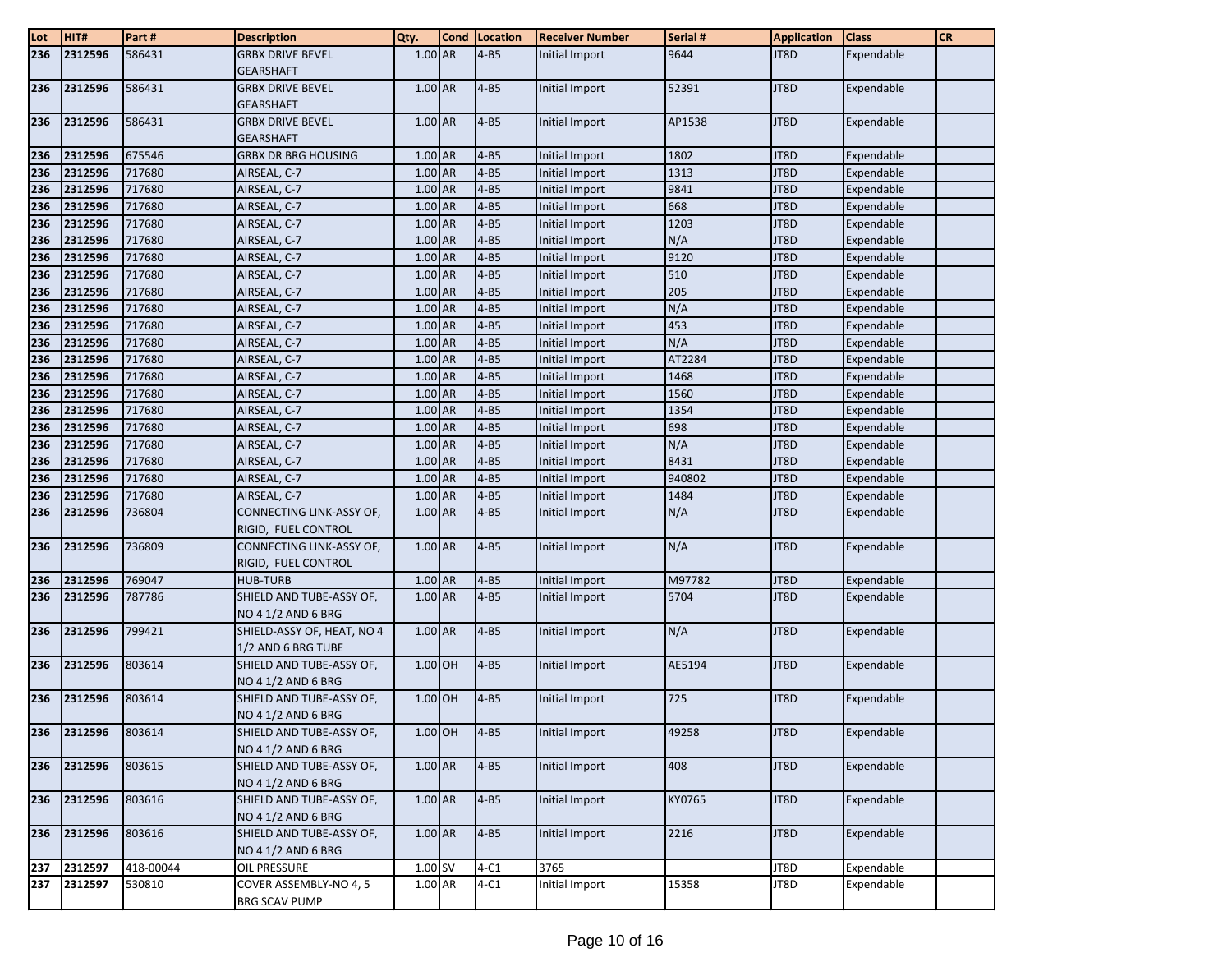| Lot | HIT#    | Part#      | <b>Description</b>         | Qty.     | Cond Location | <b>Receiver Number</b> | Serial #     | <b>Application</b> | <b>Class</b> | <b>CR</b> |
|-----|---------|------------|----------------------------|----------|---------------|------------------------|--------------|--------------------|--------------|-----------|
| 237 | 2312597 | 658385     | CONTROL ASSY-PRESSURE      | 1.00 AR  | $4-C1$        | Initial Import         | G158549      | JT8D               | Expendable   |           |
|     |         |            | <b>RATIO BLEED</b>         |          |               |                        |              |                    |              |           |
| 237 | 2312597 | 745608     | HEATER ASSY-FUEL DE-ICING  | 1.00 AR  | $4-C1$        | Initial Import         | <b>RA188</b> | JT8D               | Expendable   |           |
|     |         |            |                            |          |               |                        |              |                    |              |           |
| 237 | 2312597 | 745608     | HEATER ASSY-FUEL DE-ICING  | 1.00 AR  | $4-C1$        | Initial Import         | 7681         | JT8D               | Expendable   |           |
|     |         |            |                            |          |               |                        |              |                    |              |           |
| 237 | 2312597 | 745608     | HEATER ASSY-FUEL DE-ICING  | 1.00 AR  | $4-C1$        | Initial Import         | BSGCAM7042   | JT8D               | Expendable   |           |
|     |         |            |                            |          |               |                        |              |                    |              |           |
| 237 | 2312597 | 745608     | HEATER ASSY-FUEL DE-ICING  | 1.00 AR  | $4-C1$        | Initial Import         | 008          | JT8D               | Expendable   |           |
|     |         |            |                            |          |               |                        |              |                    |              |           |
| 237 | 2312597 | 745608     | HEATER ASSY-FUEL DE-ICING  | 1.00 AR  | $4-C1$        | Initial Import         | 042          | JT8D               | Expendable   |           |
|     |         |            |                            |          |               |                        |              |                    |              |           |
| 237 | 2312597 | 745608     | HEATER ASSY-FUEL DE-ICING  | 1.00 AR  | $4-C1$        | 2721                   | US0004       | JT8D               | Expendable   |           |
|     |         |            |                            |          |               |                        |              |                    |              |           |
| 237 | 2312597 | 749965     | COOLER ASSY-OIL, FUEL      | 1.00 AR  | $4-C1$        | Initial Import         | SG1665       | JT8D               | Expendable   |           |
| 237 | 2312597 | 749965     | COOLER ASSY-OIL, FUEL      | 1.00 AR  | $4-C1$        | Initial Import         | LG7423       | JT8D               | Expendable   |           |
| 237 | 2312597 | 754317     | VALVE ASSY-BLEED, 8STG     | 1.00 AR  | $4-C1$        | Initial Import         | 6155246      | JT8D               | Rotable      |           |
| 237 | 2312597 | 756407     | FAIRING-ASSY OF, BLEED     | 1.00 AR  | $4-C1$        | Initial Import         | OP660        | JT8D               | Rotable      |           |
|     |         |            | VALVE                      |          |               |                        |              |                    |              |           |
| 237 | 2312597 | 772367     | NO 6 BRG OIL SCAV PUMP     | 1.00 AR  | $4-C1$        | Initial Import         | P21          | JT8D               | Expendable   |           |
|     |         |            | ASSY                       |          |               |                        |              |                    |              |           |
| 237 | 2312597 | 777752     | NO 6 BRG COVER             | 1.00 AR  | $4-C1$        | Initial Import         | 2392         | JT8D               | Expendable   |           |
| 237 | 2312597 | 777752     | NO 6 BRG COVER             | 1.00 AR  | $4-C1$        | Initial Import         | 9488         | JT8D               | Expendable   |           |
| 237 | 2312597 | 793121     | PLATE ASSY-RTNG, BRG, NO 6 | 1.00 AR  | $4-C1$        | Initial Import         | N/A          | JT8D               | Expendable   |           |
|     |         |            |                            |          |               |                        |              |                    |              |           |
| 237 | 2312597 | 793121     | PLATE ASSY-RTNG, BRG, NO 6 | 1.00 AR  | $4-C1$        | Initial Import         | N/A          | JT8D               | Expendable   |           |
|     |         |            |                            |          |               |                        |              |                    |              |           |
| 237 | 2312597 | 799331     | HOUSING ASSY-NO 4 BRG      | 1.00 AR  | $4-C1$        | Initial Import         | $I-P279$     | JT8D               | Expendable   |           |
|     |         |            | <b>SCAV PUMP</b>           |          |               |                        |              |                    |              |           |
| 237 | 2312597 | 799331     | HOUSING ASSY-NO 4 BRG      | 1.00 AR  | $4-C1$        | Initial Import         | 707GX12      | JT8D               | Expendable   |           |
|     |         |            | <b>SCAV PUMP</b>           |          |               |                        |              |                    |              |           |
| 237 | 2312597 | 815865     | NO 6 BRG OIL SCAV PUMP     | 1.00 AR  | $4-C1$        | Initial Import         | GASM497      | JT8D               | Expendable   |           |
|     |         |            | ASSY                       |          |               |                        |              |                    |              |           |
| 238 | 2312598 | 775073-002 | T-3 VANES                  | 2.00 OH  | $4-C2$        | Initial Import         | N/A          | JT8D               | Expendable   |           |
| 238 | 2312598 | 775073-002 | T-3 VANES                  | 4.00 REP | $4-C2$        | 3769                   |              | JT8D               | Expendable   |           |
| 238 | 2312598 | 775073-002 | <b>T-3 VANES</b>           | 1.00 AR  | $4-C2$        | Initial Import         | N/A          | JT8D               | Expendable   |           |
| 238 | 2312598 | 775074-001 | T-4 VANES                  | 7.00 OH  | $4-C2$        | Initial Import         | N/A          | JT8D               | Expendable   |           |
| 238 | 2312598 | 775074-002 | <b>T-4 VANES</b>           | 2.00 OH  | $4-C2$        | Initial Import         | N/A          | JT8D               | Expendable   |           |
| 238 | 2312598 | 775074-002 | <b>T-4 VANES</b>           | 10.00 OH | $4-C2$        | Initial Import         | N/A          | JT8D               | Expendable   |           |
| 238 | 2312598 | 775074-002 | T-4 VANES                  | 2.00 OH  | $4-C2$        | Initial Import         | N/A          | JT8D               | Expendable   |           |
| 238 | 2312598 | 775074-002 | <b>T-4 VANES</b>           | 25.00 AR | $4-C2$        | ESN-717440             |              | JT8D               | Expendable   |           |
| 238 | 2312598 | 800874-002 | T-4 VANES                  | 13.00 OH | $4-C2$        | Initial Import         | N/A          | JT8D               | Expendable   |           |
| 238 | 2312598 | 803003     | T-3 BLADES                 | 88.00 AR | $4-C2$        | ESN-717440             |              | JT8D               | Expendable   |           |
| 238 | 2312598 | 805002     | <b>T-2 BLADES</b>          | 78.00 AR | $4-C2$        | 6108                   |              | JT8D               | Expendable   |           |
| 238 | 2312598 | 806573     | T-3 VANES                  | 6.00 NE  | $4-C2$        | Initial Import         | N/A          | JT8D               | Expendable   |           |
| 238 | 2312598 | 806573     | T-3 VANES                  | 2.00 REP | $4-C2$        | Initial Import         | N/A          | JT8D               | Expendable   |           |
| 238 | 2312598 | 806573     | T-3 VANES                  | 19.00 OH | $4-C2$        | Initial Import         | N/A          | JT8D               | Expendable   |           |
| 238 | 2312598 | 806573     | T-3 VANES                  | 16.00 AR | $4-C2$        | ESN-717440             |              | JT8D               | Expendable   |           |
| 238 | 2312598 | 806573     | T-3 VANES                  | 22.00 AR | $4-C2$        | ESN-717497             |              | JT8D               | Expendable   |           |
| 238 | 2312598 | 806573CL25 | <b>T-3 VANES</b>           | 22.00 OH | $4-C2$        | Initial Import         | N/A          | JT8D               | Expendable   |           |
| 238 | 2312598 | 806573CL25 | T-3 VANES                  | 10.00 OH | $4-C2$        | Initial Import         | N/A          | JT8D               | Expendable   |           |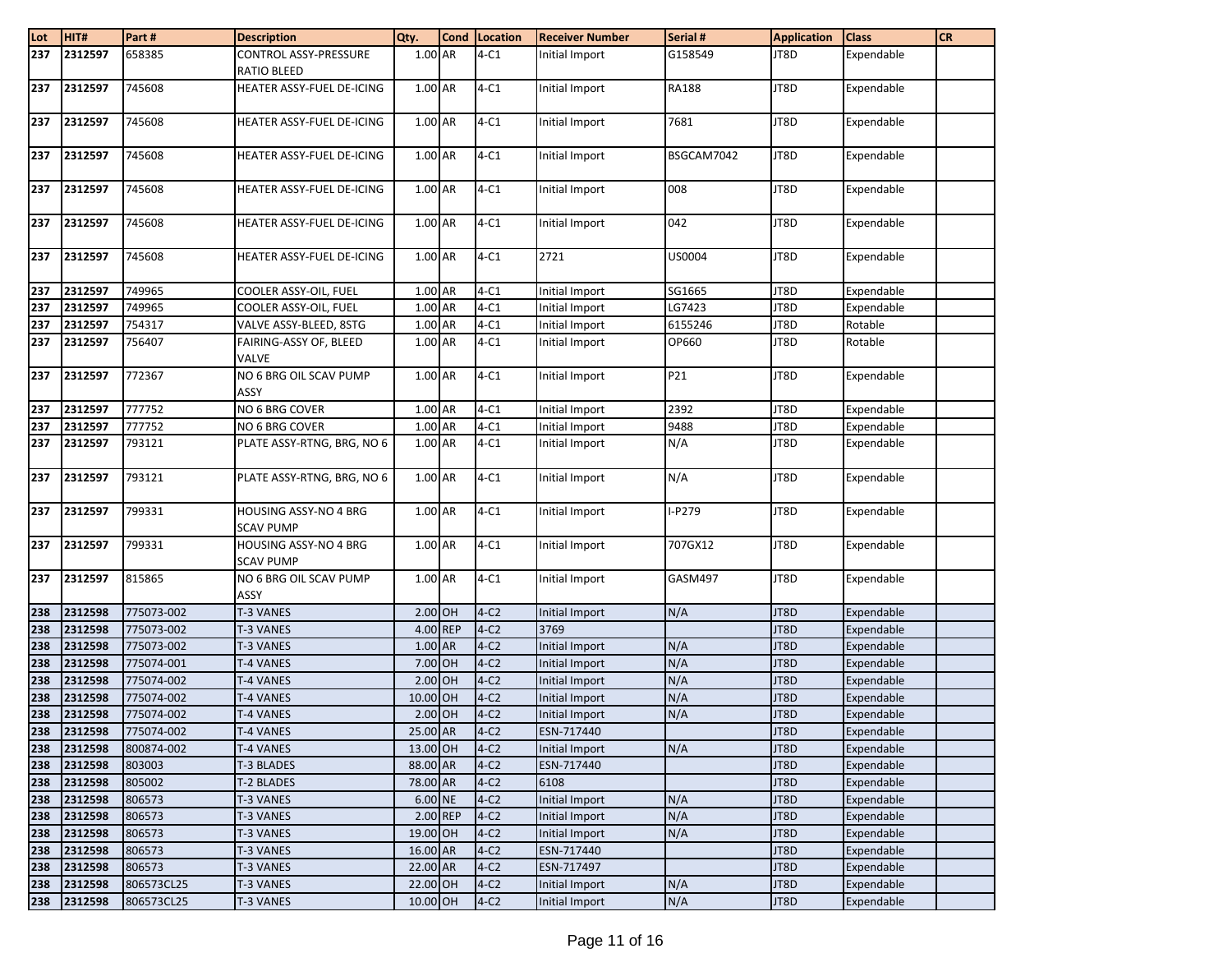| Lot        | HIT#               | Part#            | <b>Description</b>       | Qty.                | <b>Cond</b> | Location         | <b>Receiver Number</b>           | Serial #      | <b>Application</b> | <b>Class</b>             | <b>CR</b> |
|------------|--------------------|------------------|--------------------------|---------------------|-------------|------------------|----------------------------------|---------------|--------------------|--------------------------|-----------|
| 238        | 2312598            | 807882-002       | T-2 VANES                | 1.00 OH             |             | $4-C2$           | Initial Import                   | N/A           | JT8D               | Expendable               |           |
| 238        | 2312598            | 807882-002       | T-2 VANES                | 3.00 AR             |             | $4-C2$           | ESN-717497                       |               | JT8D               | Expendable               |           |
| 238        | 2312598            | 807892-002       | T-2 VANES                | 7.00 AR             |             | $4-C2$           | Initial Import                   | N/A           | JT8D               | Expendable               |           |
| 238        | 2312598            | 808572           | <b>T-2 VANES</b>         | 10.00 AR            |             | $4-C2$           | Initial Import                   | N/A           | JT8D               | Expendable               |           |
| 238        | 2312598            | 808572           | T-2 VANES                | 1.00 OH             |             | $4-C2$           | Initial Import                   | 995           | JT8D               | Expendable               |           |
| 238        | 2312598            | 808992           | T-2 VANES                | 1.00 AR             |             | $4-C2$           | Initial Import                   | N/A           | JT8D               | Expendable               |           |
| 238        | 2312598            | 815182           | T-2 VANES                | 2.00 AR             |             | $4-C2$           | Initial Import                   | N/A           | JT8D               | Expendable               |           |
| 238        | 2312598            | 815182           | <b>T-2 VANES</b>         | 21.00 AR            |             | $4-C2$           | ESN-717440                       |               | JT8D               | Expendable               |           |
| 238        | 2312598            | 815182           | T-2 VANES                | 8.00 AR             |             | $4-C2$           | ESN-717497                       |               | JT8D               | Expendable               |           |
| 238        | 2312598            | 854072           | T-2 VANES                | 1.00 AR             |             | $4-C2$           | Initial Import                   | N/A           | JT8D               | Expendable               |           |
| 238        | 2312598            | 854072           | T-2 VANES                | 1.00 NS             |             | $4-C2$           | Initial Import                   | N/A           | JT8D               | Expendable               |           |
| 238        | 2312598            | 854072           | <b>T-2 VANES</b>         | 1.00 REP            |             | $4-C2$           | Initial Import                   | N/A           | JT8D               | Expendable               |           |
| 238        | 2312598            | 854072           | T-2 VANES                | 2.00 AR             |             | $4-C2$           | 3771                             |               | JT8D               | Expendable               |           |
| 238        | 2312598            | 854072           | T-2 VANES                | $2.00$ AR           |             | $4-C2$           | ESN-717440                       |               | JT8D               | Expendable               |           |
| 238        | 2312598            | 854072           | T-2 VANES                | $2.00$ AR           |             | $4-C2$           | ESN-717497                       |               | JT8D               | Expendable               |           |
| 239        | 2312599            | 5003204-022      | T-4 BLADES               | 5.00 OH             |             | $4-C3$           | Initial Import                   | N/A           | JT8D               | Expendable               |           |
| 239        | 2312599            | 5003204-022      | T-4 BLADES               | 4.00 OH             |             | $4-C3$           | Initial Import                   | N/A           | JT8D               | Expendable               |           |
| 239        | 2312599            | 5003204-022      | T-4 BLADES               | 4.00 OH             |             | $4-C3$           | Initial Import                   | N/A           | JT8D               | Expendable               |           |
| 239        | 2312599            | 5003204-023      | T-4 BLADES               | 3.00 OH             |             | $4-C3$           | Initial Import                   | N/A           | JT8D               | Expendable               |           |
| 239        | 2312599            | 761604           | T-4 BLADES               | 14.00 OH            |             | $4-C3$           | Initial Import                   | N/A           | JT8D               | Expendable               |           |
| 239        | 2312599            | 772203           | T-3 BLADES               | 1.00 OH             |             | $4-C3$           | Initial Import                   | N/A           | JT8D               | Expendable               |           |
| 239        | 2312599            | 772203           | T-3 BLADES               | 10.00 OH            |             | $4-C3$           | Initial Import                   | N/A           | JT8D               | Expendable               |           |
| 239        | 2312599            | 772203           | T-3 BLADES               | 10.00 AR            |             | $4-C3$           | 3772                             |               | JT8D               | Expendable               |           |
| 239        | 2312599            | 803003           | T-3 BLADES               | 58.00 OH            |             | $4-C3$           | Initial Import                   | N/A           | JT8D               | Expendable               |           |
| 239        | 2312599            | 803003           | T-3 BLADES               | 57.00 OH            |             | $4-C3$           | Initial Import                   | N/A           | JT8D               | Expendable               |           |
| 239        | 2312599            | 803003           | T-3 BLADES               | 3.00 OH             |             | $4-C3$           | Initial Import                   | N/A           | JT8D               | Expendable               |           |
| 239        | 2312599            | 803003           | T-3 BLADES               | 1.00 OH             |             | $4-C3$           | Initial Import                   | N/A           | JT8D               | Expendable               |           |
| 239        | 2312599            | 803003           | T-3 BLADES               | 8.00 OH             |             | $4-C3$           | Initial Import                   | N/A           | JT8D               | Expendable               |           |
| 239        | 2312599            | 804904           | T-4 BLADES               | 9.00 NE             |             | $4-C3$           | Initial Import                   | N/A           | JT8D               | Expendable               |           |
| 239        | 2312599            | 804904           | T-4 BLADES               | 2.00 OH             |             | $4-C3$           | Initial Import                   | N/A           | JT8D               | Expendable               |           |
| 239        | 2312599<br>2312599 | 804904<br>804904 | T-4 BLADES               | 4.00 OH<br>35.00 OH |             | $4-C3$           | Initial Import                   | N/A           | JT8D               | Expendable               |           |
| 239        | 2312599            | 804904           | T-4 BLADES               | 1.00 OH             |             | $4-C3$<br>$4-C3$ | Initial Import                   | N/A<br>N/A    | JT8D<br>JT8D       | Expendable               |           |
| 239<br>239 | 2312599            | 804904           | T-4 BLADES<br>T-4 BLADES | 10.00 OH            |             | $4-C3$           | Initial Import<br>Initial Import | N/A           | JT8D               | Expendable<br>Expendable |           |
| 239        | 2312599            | 804904           | T-4 BLADES               | 10.00 OH            |             | $4-C3$           | Initial Import                   | N/A           | JT8D               | Expendable               |           |
| 239        | 2312599            | 804904           | T-4 BLADES               | 1.00 OH             |             | $4-C3$           | Initial Import                   | N/A           | JT8D               | Expendable               |           |
| 239        | 2312599            | 804904-001       | T-4 BLADES               | 15.00 OH            |             | $4-C3$           | Initial Import                   | N/A           | JT8D               | Expendable               |           |
| 239        | 2312599            | 805002           | T-2 BLADES               | 75.00 AR            |             | $4-C3$           | Initial Import                   | N/A           | JT8D               | Expendable               |           |
| 239        | 2312599            | 805002           | T-2 BLADES               | 51.00 AR            |             | $4-C3$           | Initial Import                   | N/A           | JT8D               | Expendable               |           |
| 239        | 2312599            | 805002           | <b>T-2 BLADES</b>        | 78.00 INSP          |             | $4-C3$           | Initial Import                   | N/A           | JT8D               | Expendable               |           |
| 240        | 2312600            | 772203           | <b>T-3 BLADES</b>        | 88.00 AR            |             | $4-C4$           | 4706                             |               | JT8D               | Expendable               |           |
| 240        | 2312600            | 772203           | <b>T-3 BLADES</b>        | 88.00 AR            |             | $4-C4$           | 4707                             |               | JT8D               | Expendable               |           |
| 240        | 2312600            | 772203           | <b>T-3 BLADES</b>        | 88.00 AR            |             | $4-C4$           | 4708                             |               | JT8D               | Expendable               |           |
| 240        | 2312600            | 806884           | T-4 VANES                | 25.00 AR            |             | $4-C4$           | 6795                             |               | JT8D               | Expendable               |           |
| 243        | 2312603            | 758300           | <b>GEAR BOX ASSY</b>     | 1.00 AR             |             | $4-C1$           | Initial Import                   | BWMUAH7477    | JT8D               | Expendable               |           |
| 243        | 2312603            | 779150           | <b>GEARBOX MAIN</b>      | 1.00 AR             |             | $4-D1$           | 3375                             | ASA0231       | JT8D               | Rotable                  |           |
| 243        | 2312603            | 779150           | <b>GEARBOX MAIN</b>      | 1.00 AR             |             | $4-D1$           | 3376                             | <b>NSN</b>    | JT8D               | Rotable                  |           |
| 243        | 2312603            | 779150           | <b>GEARBOX MAIN</b>      | 1.00 AR             |             | $4-D1$           | 3377                             | <b>NC2537</b> | JT8D               | Rotable                  |           |
| 243        | 2312603            | 779150           | <b>GEARBOX MAIN</b>      | 1.00 AR             |             | $4-D1$           | 3378                             | <b>NSN</b>    | JT8D               | Rotable                  |           |
| 243        | 2312603            | 779150           | <b>GEARBOX MAIN</b>      | 1.00 AR             |             | $4-D1$           | 3379                             | <b>NSN</b>    | JT8D               | Rotable                  |           |
| 244        | 2312604            | 565016           | <b>OIL TANK</b>          | 1.00 AR             |             | $4-D2$           | 3816                             | <b>NSN</b>    | JT8D               | Expendable               |           |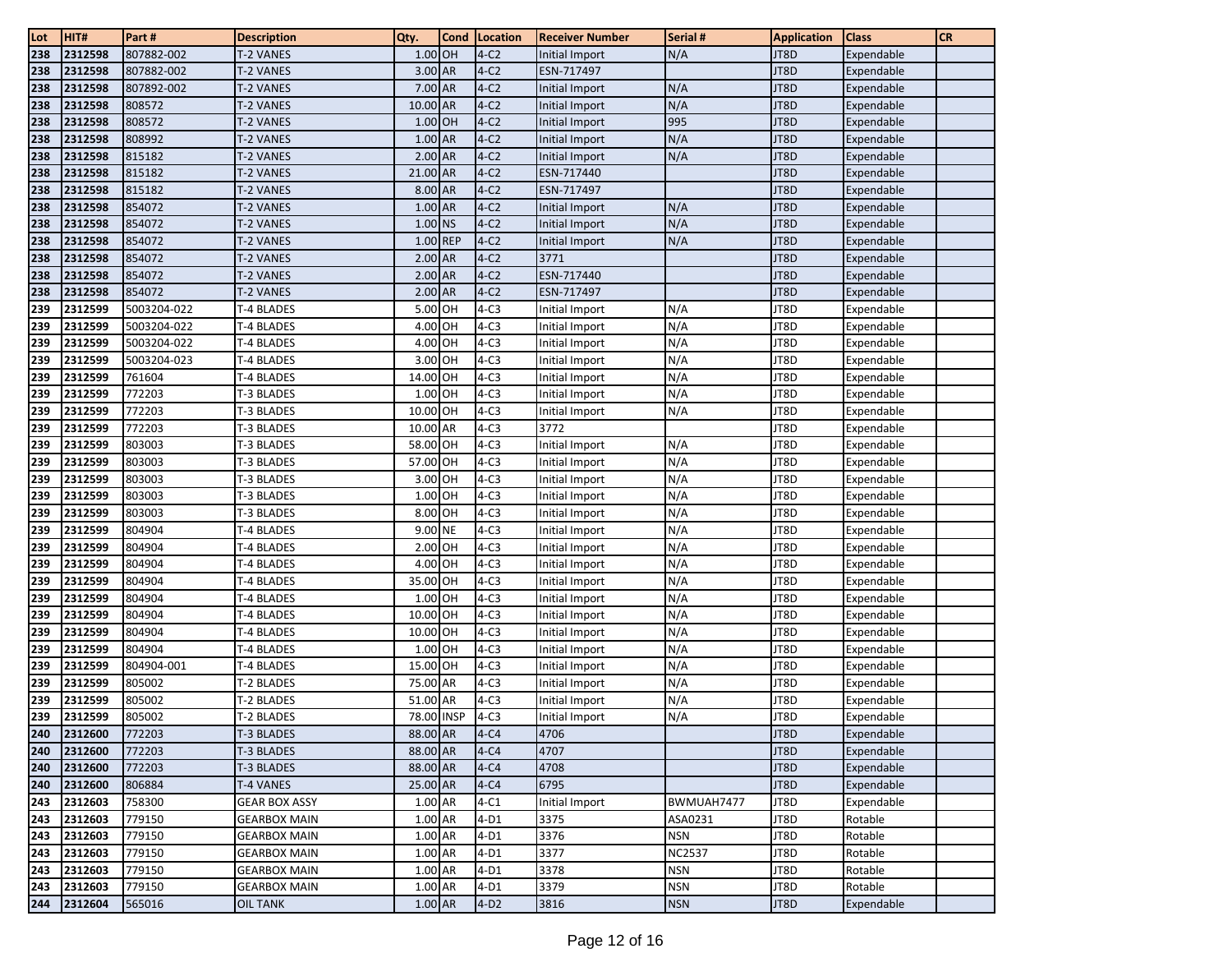| Lot        | HIT#               | Part#            | <b>Description</b>                              | Qty.               | Cond   Location  | <b>Receiver Number</b> | Serial #                    | <b>Application</b> | <b>Class</b>             | <b>CR</b> |
|------------|--------------------|------------------|-------------------------------------------------|--------------------|------------------|------------------------|-----------------------------|--------------------|--------------------------|-----------|
| 244        | 2312604            | 565016           | <b>OIL TANK</b>                                 | 1.00 AR            | $4-D2$           | 3817                   | <b>NSN</b>                  | JT8D               | Expendable               |           |
| 244        | 2312604            | 565016           | <b>OIL TANK</b>                                 | $1.00$ AR          | $4-D2$           | 3818                   | <b>NSN</b>                  | JT8D               | Expendable               |           |
| 244        | 2312604            | 565016           | <b>OIL TANK</b>                                 | 1.00 AR            | $4-D2$           | 3819                   | <b>NSN</b>                  | JT8D               | Expendable               |           |
| 244        | 2312604            | 565016           | <b>OIL TANK</b>                                 | 1.00 AR            | $4-D2$           | 3821                   | <b>NSN</b>                  | JT8D               | Expendable               |           |
| 244        | 2312604            | 565016           | <b>OIL TANK</b>                                 | 1.00 AR            | $4-D2$           | 3822                   | <b>NSN</b>                  | JT8D               | Expendable               |           |
| 244        | 2312604            | 565016           | <b>OIL TANK</b>                                 | $1.00$ AR          | $4-D2$           | 3823                   | <b>NSN</b>                  | JT8D               | Expendable               |           |
| 244        | 2312604            | 565016           | <b>OIL TANK</b>                                 | 1.00 AR            | $4-D2$           | 3824                   | <b>NSN</b>                  | JT8D               | Expendable               |           |
| 244        | 2312604            | 565016           | <b>OIL TANK</b>                                 | 1.00 AR            | $4-D2$           | 3825                   | <b>NSN</b>                  | JT8D               | Expendable               |           |
| 244        | 2312604            | 725537           | NO 5 BRG HOUSING                                | 1.00 AR            | $4-D2$           | 4733                   | 8W6019                      | JT8D               | Expendable               |           |
| 244        | 2312604            | 725537           | <b>NO 5 BRG HOUSING</b>                         | 1.00 AR            | $4-D2$           | 4734                   | 11N6543                     | JT8D               | Expendable               |           |
| 244        | 2312604            | 725537           | <b>NO 5 BRG HOUSING</b>                         | 1.00 AR            | $4-D2$           | 4734                   | BGGUAM4215                  | JT8D               | Expendable               |           |
| 244        | 2312604            | 725537           | NO 5 BRG HOUSING                                | 1.00 AR            | $4-D2$           | 4734                   | PU6612                      | JT8D               | Expendable               |           |
| 244        | 2312604            | 725537           | NO 5 BRG HOUSING                                | 1.00 AR            | $4-D2$           | 4734                   | BGGUAM8890                  | JT8D               | Expendable               |           |
| 244        | 2312604            | 725537           | NO 5 BRG HOUSING                                | 1.00 AR            | $4-D2$           | 4734                   | BGGUAH0934                  | JT8D               | Expendable               |           |
| 244        | 2312604            | 725537           | NO 5 BRG HOUSING                                | 1.00 AR            | $4-D2$           | 4734                   | BGGUAJ3142                  | JT8D               | Expendable               |           |
| 244        | 2312604            | 725537           | NO 5 BRG HOUSING                                | 1.00 AR            | $4-D2$           | 4734                   | BGGUAN7815                  | JT8D               | Expendable               |           |
| 244        | 2312604            | 725537           | NO 5 BRG HOUSING                                | $1.00$ AR          | $4-D2$           | 4734                   | TA1022                      | JT8D               | Expendable               |           |
| 244        | 2312604            | 725537<br>725537 | <b>NO 5 BRG HOUSING</b>                         | 1.00 AR<br>1.00 AR | $4-D2$<br>$4-D2$ | 4734<br>4734           | UN6580                      | JT8D<br>JT8D       | Expendable               |           |
| 244<br>244 | 2312604<br>2312604 | 725537           | NO 5 BRG HOUSING                                | $1.00$ AR          | $4-D2$           | 4734                   | NT6493<br>JZ2334            | JT8D               | Expendable<br>Expendable |           |
| 244        | 2312604            | 725537           | NO 5 BRG HOUSING<br>NO 5 BRG HOUSING            | 1.00 AR            | $4-D2$           | 4734                   | UN6515                      | JT8D               | Expendable               |           |
| 244        | 2312604            | 725537           | <b>NO 5 BRG HOUSING</b>                         | 1.00 AR            | $4-D2$           | 4734                   | 1581                        | JT8D               | Expendable               |           |
| 244        | 2312604            | 725537           | NO 5 BRG HOUSING                                | 1.00 AR            | $4-D2$           | 4734                   | BGGUAL9190                  | JT8D               | Expendable               |           |
| 244        | 2312604            | 725537           | NO 5 BRG HOUSING                                | 1.00 AR            | $4-D2$           | 4734                   | SU5950                      | JT8D               | Expendable               |           |
| 244        | 2312604            | 725537           | <b>NO 5 BRG HOUSING</b>                         | 1.00 AR            | $4-D2$           | 4734                   | <b>VE3591</b>               | JT8D               | Expendable               |           |
| 244        | 2312604            | 725537           | NO 5 BRG HOUSING                                | 1.00 AR            | $4-D2$           | 4734                   | NJ5953                      | JT8D               | Expendable               |           |
| 244        | 2312604            | 725537           | NO 5 BRG HOUSING                                | 1.00 AR            | $4-D2$           | 4734                   | KT3058                      | JT8D               | Expendable               |           |
| 244        | 2312604            | 725537           | NO 5 BRG HOUSING                                | 1.00 AR            | $4-D2$           | 4734                   | <b>NSN</b>                  | JT8D               | Expendable               |           |
| 244        | 2312604            | 725537           | NO 5 BRG HOUSING                                | 1.00 AR            | $4-D2$           | 4734                   | E24860                      | JT8D               | Expendable               |           |
| 244        | 2312604            | 725537           | NO 5 BRG HOUSING                                | 1.00 AR            | $4-D2$           | 4734                   | LN6346                      | JT8D               | Expendable               |           |
| 244        | 2312604            | 762494           | NO 3 BRG SEAL INVERTED                          | 1.00 AR            | $4-D2$           | Initial Import         | N/A                         | JT8D               | Expendable               |           |
|            |                    |                  | <b>SPANNER NUT</b>                              |                    |                  |                        |                             |                    |                          |           |
| 244        | 2312604            | 762494           | NO 3 BRG SEAL INVERTED                          | 1.00 OH            | $4-D2$           | Initial Import         | N/A                         | JT8D               | Expendable               |           |
|            |                    |                  | <b>SPANNER NUT</b>                              |                    |                  |                        |                             |                    |                          |           |
| 244        | 2312604            | 772045           | C-2 CASE                                        | 1.00 AR            | $4-D2$           | 4728                   | NT1882                      | JT8D               | Expendable               |           |
| 244        | 2312604            | 772045           | C-2 CASE                                        | 1.00 AR            | $4-D2$           | 4728                   | HW3608                      | JT8D               | Expendable               |           |
| 244        | 2312604            | 772045           | C-2 CASE                                        | 1.00 AR<br>1.00 AR | $4-D2$           | 4728                   | KJ7973                      | JT8D               | Expendable               |           |
| 244        | 2312604<br>2312604 | 772045<br>772045 | C-2 CASE<br>C-2 CASE                            | 1.00 AR            | $4-D2$<br>$4-D2$ | 4728<br>4728           | BBDUAP4922<br><b>VH9598</b> | JT8D<br>JT8D       | Expendable               |           |
| 244<br>244 | 2312604            | 772045           | C-2 CASE                                        | 1.00 AR            | $4-D2$           | 4728                   | ZY2812                      | JT8D               | Expendable<br>Expendable |           |
| 244        | 2312604            | 807728           | DUCT-ASSY OF, AIR,                              | 1.00 AR            | $4-D2$           | 4731                   | <b>NSN</b>                  | JT8D               | Expendable               |           |
|            |                    |                  | COOLING, TURB ROTOR, 1STG                       |                    |                  |                        |                             |                    |                          |           |
|            |                    |                  |                                                 |                    |                  |                        |                             |                    |                          |           |
| 244        | 2312604            | 807728           | DUCT-ASSY OF, AIR,                              | 1.00 AR            | $4-D2$           | 4731                   | <b>NSN</b>                  | JT8D               | Expendable               |           |
|            |                    |                  | COOLING, TURB ROTOR, 1STG                       |                    |                  |                        |                             |                    |                          |           |
|            |                    |                  |                                                 |                    |                  |                        |                             |                    |                          |           |
| 244        | 2312604            | 807728           | DUCT-ASSY OF, AIR,<br>COOLING, TURB ROTOR, 1STG | $1.00$ AR          | $4-D2$           | 4736                   | 0432                        | JT8D               | Expendable               |           |
|            |                    |                  |                                                 |                    |                  |                        |                             |                    |                          |           |
|            |                    |                  |                                                 |                    |                  |                        |                             |                    |                          |           |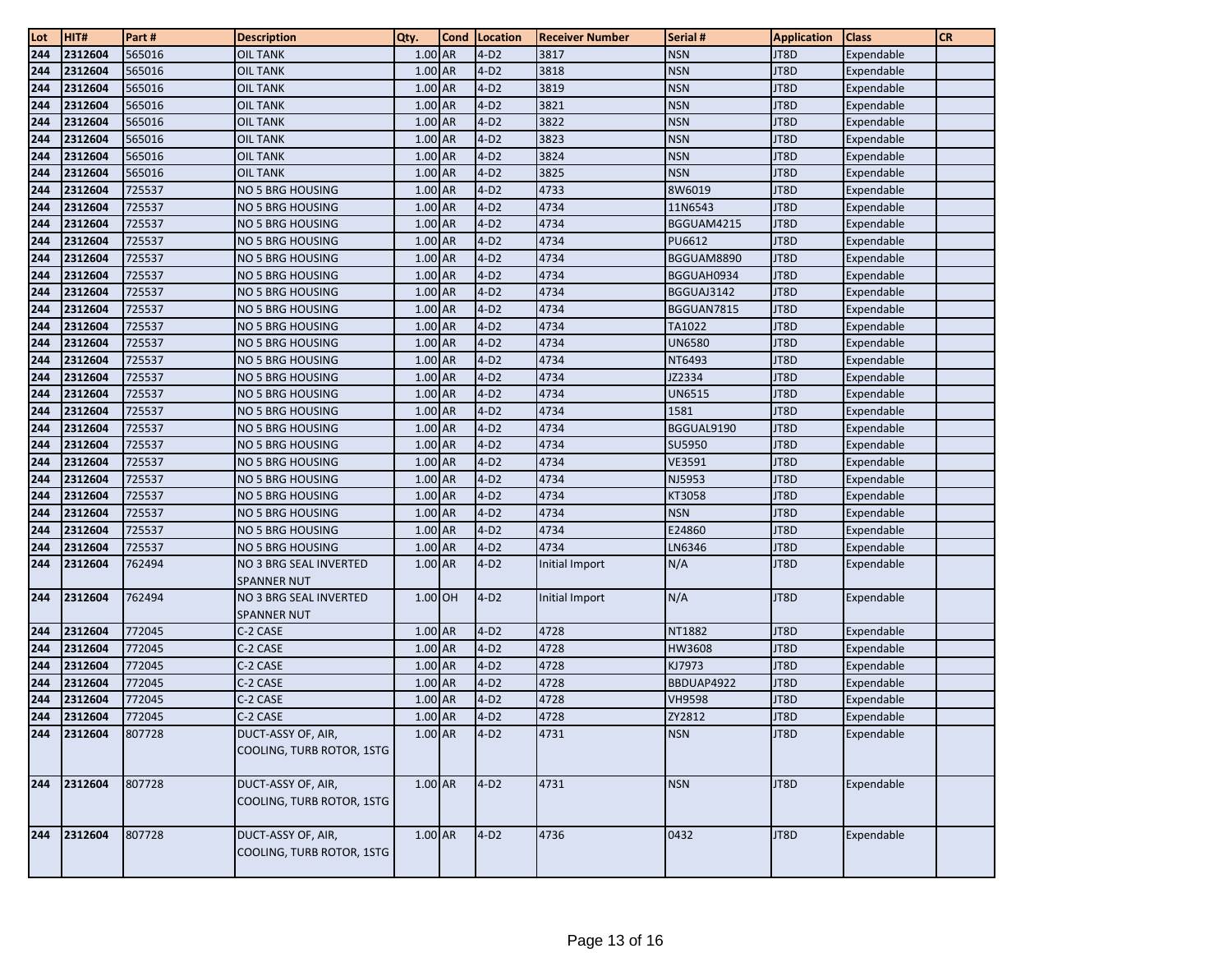| Lot        | HIT#               | Part#                    | <b>Description</b>                              | Qty.               | <b>Cond Location</b> | <b>Receiver Number</b> | Serial #                    | <b>Application</b> | <b>Class</b>             | <b>CR</b> |
|------------|--------------------|--------------------------|-------------------------------------------------|--------------------|----------------------|------------------------|-----------------------------|--------------------|--------------------------|-----------|
| 244        | 2312604            | 807728                   | DUCT-ASSY OF, AIR,<br>COOLING, TURB ROTOR, 1STG | $1.00$ AR          | $4-D2$               | 4736                   | 0474                        | JT8D               | Expendable               |           |
| 244        | 2312604            | 807728                   | DUCT-ASSY OF, AIR,<br>COOLING, TURB ROTOR, 1STG | 1.00 AR            | $4-D2$               | 4736                   | 0679                        | JT8D               | Expendable               |           |
| 244        | 2312604            | 807728                   | DUCT-ASSY OF, AIR,<br>COOLING, TURB ROTOR, 1STG | 1.00 AR            | $4-D2$               | 4736                   | 85862                       | JT8D               | Expendable               |           |
| 244        | 2312604            | 807728                   | DUCT-ASSY OF, AIR,<br>COOLING, TURB ROTOR, 1STG | 1.00 AR            | $4-D2$               | 4736                   | 1125                        | JT8D               | Expendable               |           |
| 244        | 2312604            | 807728                   | DUCT-ASSY OF, AIR,<br>COOLING, TURB ROTOR, 1STG | 1.00 AR            | $4-D2$               | 4736                   | <b>BKLBB97704</b>           | JT8D               | Expendable               |           |
| 245        | 2312605            | 800874-002               | T-4 VANES                                       | 18.00 OH           | $4-D3$               | Initial Import         | N/A                         | JT8D               | Expendable               |           |
| 245        | 2312605            | 804353                   | T-3 VANES                                       | 1.00 AR            | $4-D3$               | Initial Import         | N/A                         | JT8D               | Expendable               |           |
| 245        | 2312605            | 804353                   | T-3 VANES                                       | 3.00 AR            | $4-D3$               | Initial Import         | N/A                         | JT8D               | Expendable               |           |
| 245        | 2312605            | 806884                   | T-4 VANES                                       | 14.00 AR           | $4-D3$               | Initial Import         | N/A                         | JT8D               | Expendable               |           |
| 245        | 2312605            | 806884                   | T-4 VANES                                       | 15.00 AR           | $4-D3$               | Initial Import         | N/A                         | JT8D               | Expendable               |           |
| 245        | 2312605            | 806884                   | T-4 VANES                                       | 23.00 AR           | $4-D3$               | Initial Import         | N/A                         | JT8D               | Expendable               |           |
| 245        | 2312605            | 806884                   | T-4 VANES                                       | 24.00 AR           | $4-D3$               | 631                    |                             | JT8D               | Expendable               |           |
| 245        | 2312605            | 806884                   | T-4 VANES                                       | 25.00 AR           | $4-D3$               | 632                    |                             | JT8D               | Expendable               |           |
| 245        | 2312605            | 806884                   | T-4 VANES                                       | 25.00 AR           | $4-D3$               | 633                    |                             | JT8D               | Expendable               |           |
| 245        | 2312605            | 806884                   | T-4 VANES                                       | 1.00 AR            | $4-D3$               | 2281                   |                             | JT8D               | Expendable               |           |
| 245        | 2312605            | 819204-001               | T-4 BLADES                                      | 58.00 AR           | $4-D3$               | WO-20031               |                             | JT8D               | Expendable               |           |
| 248        | 2312608<br>2312608 | 1590M21P01               |                                                 | 1.00 AR<br>1.00 AR | $4-E1$<br>$4-E1$     | *6908                  | <b>MAAA2695</b>             | CFM56              | Expendable               |           |
| 248<br>248 | 2312608            | 1590M21P01<br>1590M21P01 | FAN ROTOR BLADE STG 1<br>FAN ROTOR BLADE STG 1  | 1.00 AR            | $4-E1$               | 6934<br>6935           | <b>MAAB4902</b><br>MAA93919 | CFM56<br>CFM56     | Expendable<br>Expendable |           |
| 248        | 2312608            | 1590M21P01               | <b>FAN ROTOR BLADE STG 1</b>                    | 1.00 AR            | $4-E1$               | 6936*                  | <b>MAAA6197</b>             | CFM56              | Expendable               |           |
| 248        | 2312608            | 1590M21P01               | <b>FAN ROTOR BLADE STG 1</b>                    | 1.00 AR            | $4-E1$               | 6937                   | <b>MAAA2919</b>             | CFM56              | Expendable               |           |
| 248        | 2312608            | 1590M21P01               | <b>FAN ROTOR BLADE STG 1</b>                    | 1.00 AR            | $4-E1$               | 6938*                  | MAA93158                    | CFM56              | Expendable               |           |
| 248        | 2312608            | 1590M21P01               | FAN ROTOR BLADE STG 1                           | 1.00 AR            | $4-E1$               | 6940                   | MAA93493                    | CFM56              | Expendable               |           |
| 248        | 2312608            | 1590M21P01               | <b>FAN ROTOR BLADE STG 1</b>                    | 1.00 AR            | $4-E1$               | 6941                   | <b>MAAB4899</b>             | CFM56              | Expendable               |           |
| 248        | 2312608            | 1590M21P01               | <b>FAN ROTOR BLADE STG 1</b>                    | 1.00 AR            | $4-E1$               | 6942                   | <b>MAAB4865</b>             | CFM56              | Expendable               |           |
| 248        | 2312608            | 1590M21P01               | <b>FAN ROTOR BLADE STG 1</b>                    | 1.00 AR            | $4-E1$               | 6943                   | MAA84298                    | CFM56              | Expendable               |           |
| 248        | 2312608            | 1590M21P01               | FAN ROTOR BLADE STG 1                           | 1.00 AR            | $4-E1$               | 6944                   | <b>MAAA6314</b>             | CFM56              | Expendable               |           |
| 248        | 2312608            | 1590M21P01               | FAN ROTOR BLADE STG 1                           | 1.00 AR            | $4-E1$               | 6945                   | MAA93509                    | CFM56              | Expendable               |           |
| 248        | 2312608            | 1590M21P01               | FAN ROTOR BLADE STG 1                           | 1.00 AR            | $4-E1$               | 6946                   | SNE42235                    | CFM56              | Expendable               |           |
| 248        | 2312608            | 1590M21P01               | <b>FAN ROTOR BLADE STG 1</b>                    | 1.00 AR            | $4-E1$               | 6947                   | <b>MAAA2676</b>             | CFM56              | Expendable               |           |
| 248        | 2312608            | 1590M21P01               | <b>FAN ROTOR BLADE STG 1</b>                    | 1.00 AR            | $4-E1$               | 6948'                  | MAA93924                    | CFM56              | Expendable               |           |
| 248        | 2312608            | 1590M21P01               | <b>FAN ROTOR BLADE STG 1</b>                    | 1.00 AR            | $4-E1$               | 6949'                  | <b>MAAB4898</b>             | CFM56              | Expendable               |           |
| 248        | 2312608            | 1590M21P01               | FAN ROTOR BLADE STG 1                           | 1.00 AR            | $4-E1$               | 6950                   | <b>MAAB4886</b>             | CFM56              | Expendable               |           |
| 248        | 2312608            | 1590M21P01               | FAN ROTOR BLADE STG 1                           | 1.00 AR            | $4-E1$               | 6951                   | SNE46928                    | CFM56              | Expendable               |           |
| 248        | 2312608            | 1590M21P01               | FAN ROTOR BLADE STG 1                           | 1.00 AR            | $4-E1$               | \$6952                 | MAA93518                    | CFM56              | Expendable               |           |
| 248        | 2312608            | 1590M21P01               | FAN ROTOR BLADE STG 1                           | 1.00 AR            | $4-E1$               | 5953'                  | SNU64566                    | CFM56              | Expendable               |           |
| 248        | 2312608            | 1590M21P01               | FAN ROTOR BLADE STG 1                           | 1.00 AR            | $4-E1$               | 6954                   | MAA93932                    | CFM56              | Expendable               |           |
| 248        | 2312608            | 1590M21P01               | <b>FAN ROTOR BLADE STG 1</b>                    | 1.00 AR            | $4-E1$               | 6955                   | SNU65603                    | CFM56              | Expendable               |           |
| 248        | 2312608<br>2312608 | 1590M21P01               | FAN ROTOR BLADE STG 1                           | 1.00 AR            | $4-E1$               | 6956                   | MAA93791                    | CFM56              | Expendable<br>Expendable |           |
| 248        |                    | 1590M21P01               | FAN ROTOR BLADE STG 1                           | 1.00 AR            | $4-E1$               | 6957                   | <b>MAAB4863</b>             | CFM56              |                          |           |
| 248        | 2312608            | 1590M21P01               | <b>FAN ROTOR BLADE STG 1</b>                    | 1.00 AR            | $4-E1$               | 8595'                  | <b>MAAA2915</b>             | CFM56              | Expendable               |           |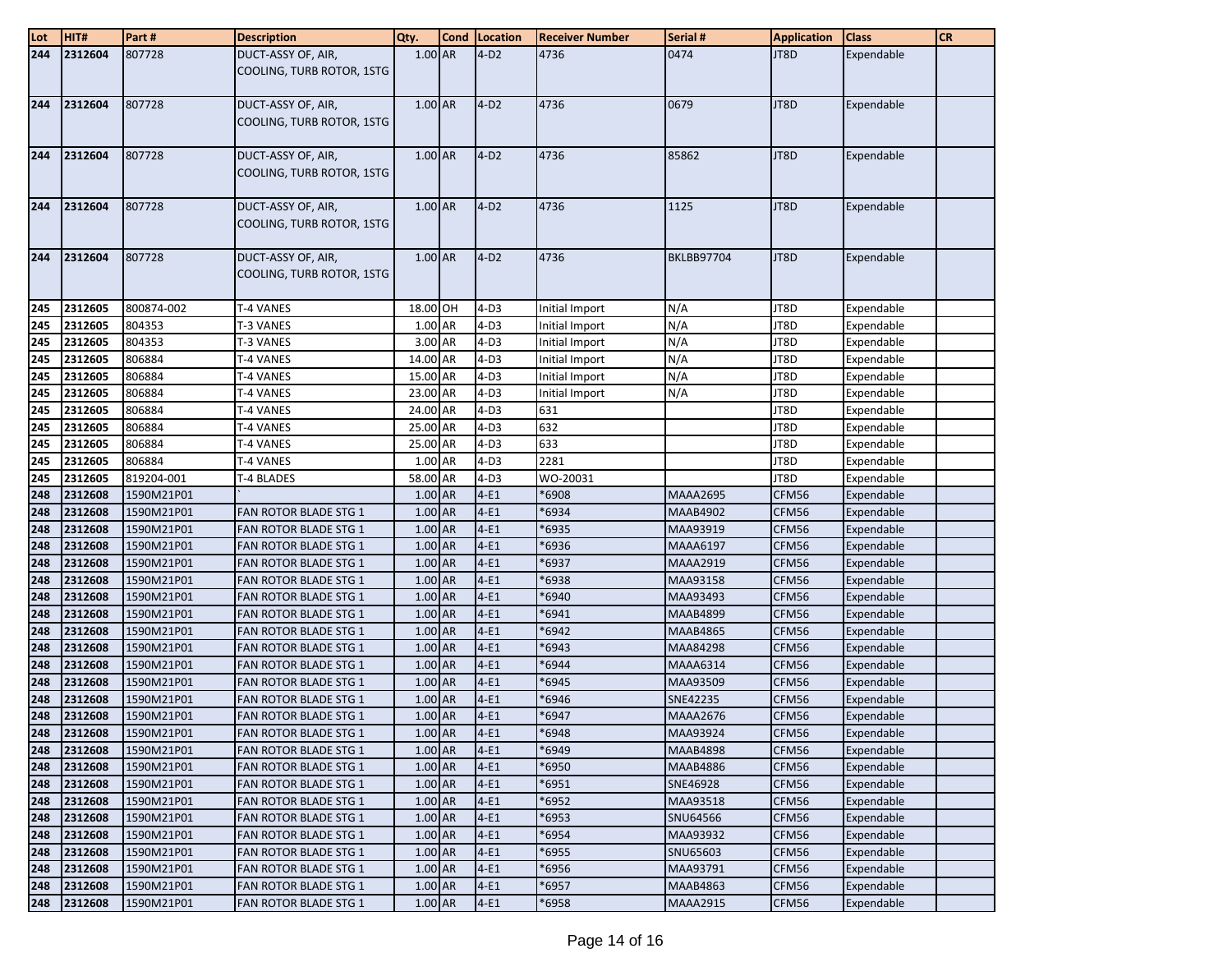| Lot        | HIT#               | Part#                    | <b>Description</b>           | Qty.                 | <b>Cond</b> | Location         | <b>Receiver Number</b> | Serial #          | <b>Application</b> | <b>Class</b>             | <b>CR</b> |
|------------|--------------------|--------------------------|------------------------------|----------------------|-------------|------------------|------------------------|-------------------|--------------------|--------------------------|-----------|
| 248        | 2312608            | 1590M21P01               | FAN ROTOR BLADE STG 1        | 1.00 AR              |             | $4-E1$           | 6959*                  | MAA93160          | CFM56              | Expendable               |           |
| 248        | 2312608            | 1590M21P01               | <b>FAN ROTOR BLADE STG 1</b> | 1.00 AR              |             | $4-E1$           | 6960*                  | <b>MAAB4897</b>   | CFM56              | Expendable               |           |
| 248        | 2312608            | 1590M21P01               | <b>FAN ROTOR BLADE STG 1</b> | 1.00 AR              |             | $4-E1$           | 6961                   | MAA93498          | CFM56              | Expendable               |           |
| 248        | 2312608            | 1590M21P01               | FAN ROTOR BLADE STG 1        | 1.00 AR              |             | $4-E1$           | *6962                  | MAAA6672          | CFM56              | Expendable               |           |
| 248        | 2312608            | 1590M21P01               | <b>FAN ROTOR BLADE STG 1</b> | 1.00 AR              |             | $4-E1$           | 6963                   | <b>MAAA2679</b>   | CFM56              | Expendable               |           |
| 248        | 2312608            | 1590M21P01               | <b>FAN ROTOR BLADE STG 1</b> | 1.00 AR              |             | $4-E1$           | 6964*                  | MAAB2236          | CFM56              | Expendable               |           |
| 248        | 2312608            | 1590M21P01               | <b>FAN ROTOR BLADE STG 1</b> | 1.00 AR              |             | $4-E1$           | \$6965                 | <b>MAAA2700</b>   | CFM56              | Expendable               |           |
| 248        | 2312608            | 1590M21P01               | <b>FAN ROTOR BLADE STG 1</b> | 1.00 AR              |             | $4-E1$           | 6966*                  | MAA93786          | CFM56              | Expendable               |           |
| 248        | 2312608            | 1590M21P01               | <b>FAN ROTOR BLADE STG 1</b> | 1.00 AR              |             | $4-E1$           | 6967                   | GFM01873          | CFM56              | Expendable               |           |
| 248        | 2312608            | 1663M24P01               | FAN ROTOR BLADE STG 1        | 1.00 AR              |             | $4-E1$           | Initial Import         | MAA13035          | CFM56              | Expendable               |           |
| 248        | 2312608            | 1663M24P01               | FAN ROTOR BLADE STG 1        | 1.00 AR              |             | $4-E1$           | Initial Import         | MAA22740          | CFM56              | Expendable               |           |
| 248        | 2312608            | 1663M24P01               | <b>FAN ROTOR BLADE STG 1</b> | $1.00$ AR            |             | $4-E1$           | Initial Import         | MAA37013          | CFM56              | Expendable               |           |
| 249        | 2312609            | 798821-002               | C-1 BLADES                   | 0.00 AR              |             | $4-E2$           | 4246                   | SB9980            | JT8D               | Expendable               |           |
| 249        | 2312609            | 798821-002               | C-1 BLADES                   | 0.00 AR              |             | $4-E2$           | 4246                   | RD3085            | JT8D               | Expendable               |           |
| 249        | 2312609            | 798821-002               | C-1 BLADES                   | 0.00 AR              |             | $4-E2$           | 4246                   | UA1934            | JT8D               | Expendable               |           |
| 249        | 2312609            | 798821-002               | C-1 BLADES                   | 0.00 AR              |             | $4-E2$           | 4246                   | UA2389            | JT8D               | Expendable               |           |
| 249        | 2312609            | 798821-002               | C-1 BLADES                   | 1.00 AR              |             | $4-E2$           | 4249                   | VC2176            | JT8D               | Expendable               |           |
| 249        | 2312609            | 798821-002               | C-1 BLADES                   | 1.00 AR              |             | $4-E2$           | 4251                   | SC2066            | JT8D               | Expendable               |           |
| 249        | 2312609            | 798821-002               | C-1 BLADES                   | 1.00 AR              |             | $4-E2$           | 4253                   | <b>BBDUA18100</b> | JT8D               | Expendable               |           |
| 249        | 2312609            | 798821-002               | C-1 BLADES                   | 1.00 AR              |             | $4-E2$           | 4254                   | SY3412            | JT8D               | Expendable               |           |
| 249        | 2312609            | 798821-002               | C-1 BLADES                   | 1.00 AR              |             | $4-E2$           | 4254                   | UA4297            | JT8D               | Expendable               |           |
| 249        | 2312609            | 798821-002               | C-1 BLADES                   | 1.00 AR              |             | $4-E2$           | 4254                   | UA4432            | JT8D               | Expendable               |           |
| 249        | 2312609            | 798821-002               | C-1 BLADES                   | 1.00 AR              |             | $4-E2$           | 4254                   | SY1875            | JT8D               | Expendable               |           |
| 249        | 2312609            | 798821-002               | C-1 BLADES                   | 1.00 AR              |             | $4-E2$           | 4254                   | <b>UA4257</b>     | JT8D               | Expendable               |           |
| 249        | 2312609            | 798821-002               | C-1 BLADES                   | 1.00 AR              |             | $4-E2$           | 4254                   | SY3856            | JT8D               | Expendable               |           |
| 249        | 2312609            | 798821-002               | C-1 BLADES                   | 1.00 AR              |             | $4-E2$           | 4254                   | SY3951            | JT8D               | Expendable               |           |
| 249        | 2312609            | 798821-002               | C-1 BLADES                   | 1.00 AR              |             | $4-E2$           | 4254                   | UA4030            | JT8D               | Expendable               |           |
| 249        | 2312609            | 798821-002               | C-1 BLADES                   | 1.00 AR              |             | $4-E2$           | 4254                   | UA4430            | JT8D               | Expendable               |           |
| 249        | 2312609            | 798821-002               | C-1 BLADES                   | 1.00 AR              |             | $4-E2$           | 4254                   | SY3952            | JT8D               | Expendable               |           |
| 249        | 2312609            | 798821-002               | C-1 BLADES                   | 1.00 AR              |             | $4-E2$           | 4254                   | UA3424            | JT8D               | Expendable               |           |
| 249        | 2312609            | 798821-002               | C-1 BLADES                   | 1.00 AR              |             | $4-E2$           | 4254                   | SY3433            | JT8D               | Expendable               |           |
| 249        | 2312609            | 798821-002               | C-1 BLADES                   | 1.00 AR              |             | $4-E2$           | 4254                   | SY3948            | JT8D               | Expendable               |           |
| 249        | 2312609            | 798821-002               | C-1 BLADES                   | 1.00 AR              |             | $4-E2$           | 4254                   | SY3746            | JT8D               | Expendable               |           |
| 249        | 2312609            | 798821-002               | C-1 BLADES                   | 1.00 AR              |             | $4-E2$           | 4254                   | SY3372            | JT8D               | Expendable               |           |
| 249        | 2312609            | 798821-002               | C-1 BLADES                   | 1.00 AR              |             | $4-E2$           | 4254                   | SY3621            | JT8D               | Expendable               |           |
| 249        | 2312609            | 798821-002               | C-1 BLADES                   | 1.00 AR              |             | $4-E2$           | 4254                   | SY3463            | JT8D               | Expendable               |           |
| 249        | 2312609            | 798821-002               | C-1 BLADES                   | 1.00 AR              |             | $4-E2$           | 4254                   | UA4157            | JT8D               | Expendable               |           |
| 249        | 2312609            | 798821-002               | C-1 BLADES                   | 1.00 AR              |             | $4-E2$           | 4254                   | SY3383            | JT8D               | Expendable               |           |
| 249        | 2312609            | 798821-002               | C-1 BLADES                   | 1.00 AR              |             | $4-E2$           | 4254                   | UA4335            | JT8D               | Expendable               |           |
| 249        | 2312609            | 798821-002               | C-1 BLADES                   | 1.00 AR              |             | $4-E2$           | 4254                   | SY3762            | JT8D               | Expendable               |           |
| 249        | 2312609            | 798821-002               | C-1 BLADES                   | 1.00 AR<br>1.00 AR   |             | $4-E2$           | 4254<br>4254           | SY3380            | JT8D               | Expendable<br>Expendable |           |
| 249        | 2312609            | 798821-002               | C-1 BLADES                   |                      |             | $4-E2$           |                        | SY3945            | JT8D               |                          |           |
| 249        | 2312609            | 798821-002               | C-1 BLADES                   | 0.00 AR              |             | $4-E2$           | 4255                   | TK9479            | JT8D               | Expendable               |           |
| 249        | 2312609            | 798821-002               | C-1 BLADES                   | 1.00 AR              |             | $4-E2$           | 4255                   | UA8038            | JT8D               | Expendable               |           |
| 249        | 2312609<br>2312609 | 798821-002               | C-1 BLADES<br>C-1 BLADES     | 1.00 AR              |             | $4-E2$<br>$4-E2$ | 4255                   | VC1711<br>SY2777  | JT8D               | Expendable               |           |
| 249        | 2312609            | 798821-002               | C-1 BLADES                   | 0.00 AR              |             | $4-E2$           | 4256<br>4256           | SC1125            | JT8D<br>JT8D       | Expendable               |           |
| 249<br>249 | 2312609            | 798821-002<br>798821-002 | C-1 BLADES                   | $0.00$ AR<br>0.00 AR |             | $4-E2$           | 4256                   | TL0135            | JT8D               | Expendable<br>Expendable |           |
| 249        | 2312609            | 798821-002               | C-1 BLADES                   | 0.00 AR              |             | $4-E2$           | 4256                   | UA1037            | JT8D               | Expendable               |           |
| 249        | 2312609            | 798821-002               | C-1 BLADES                   | $0.00$ AR            |             | $4-E2$           | 4260                   | UA2835            | JT8D               | Expendable               |           |
| 249        | 2312609            | 798821-002               | C-1 BLADES                   | 1.00 AR              |             | $4-E2$           | 4262                   | PC1116            | JT8D               | Expendable               |           |
|            |                    |                          |                              |                      |             |                  |                        |                   |                    |                          |           |